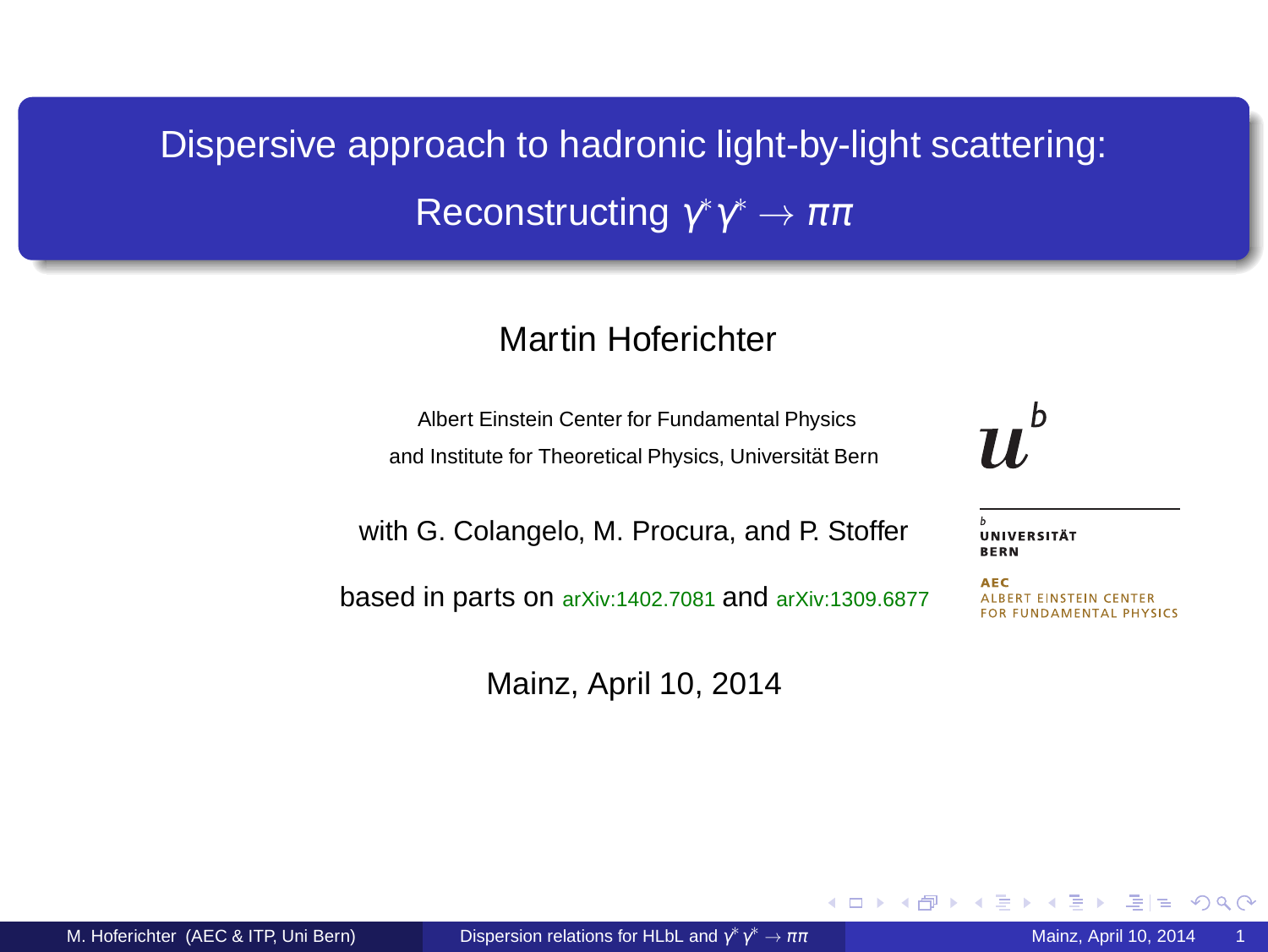### [Dispersive approach to HLbL](#page-2-0)

- [Master formula for one- and two-pion intermediate states](#page-4-0)
- **•** [Experimental input](#page-10-0)

# 2 [Dispersion relations for](#page-11-0)  $\gamma^* \gamma^* \to \pi \pi$

- [Roy–Steiner equations](#page-11-0)
- [Generalization to virtual photons](#page-15-0)
- [Anomalous thresholds](#page-20-0)  $\bullet$

4日)

 $2Q$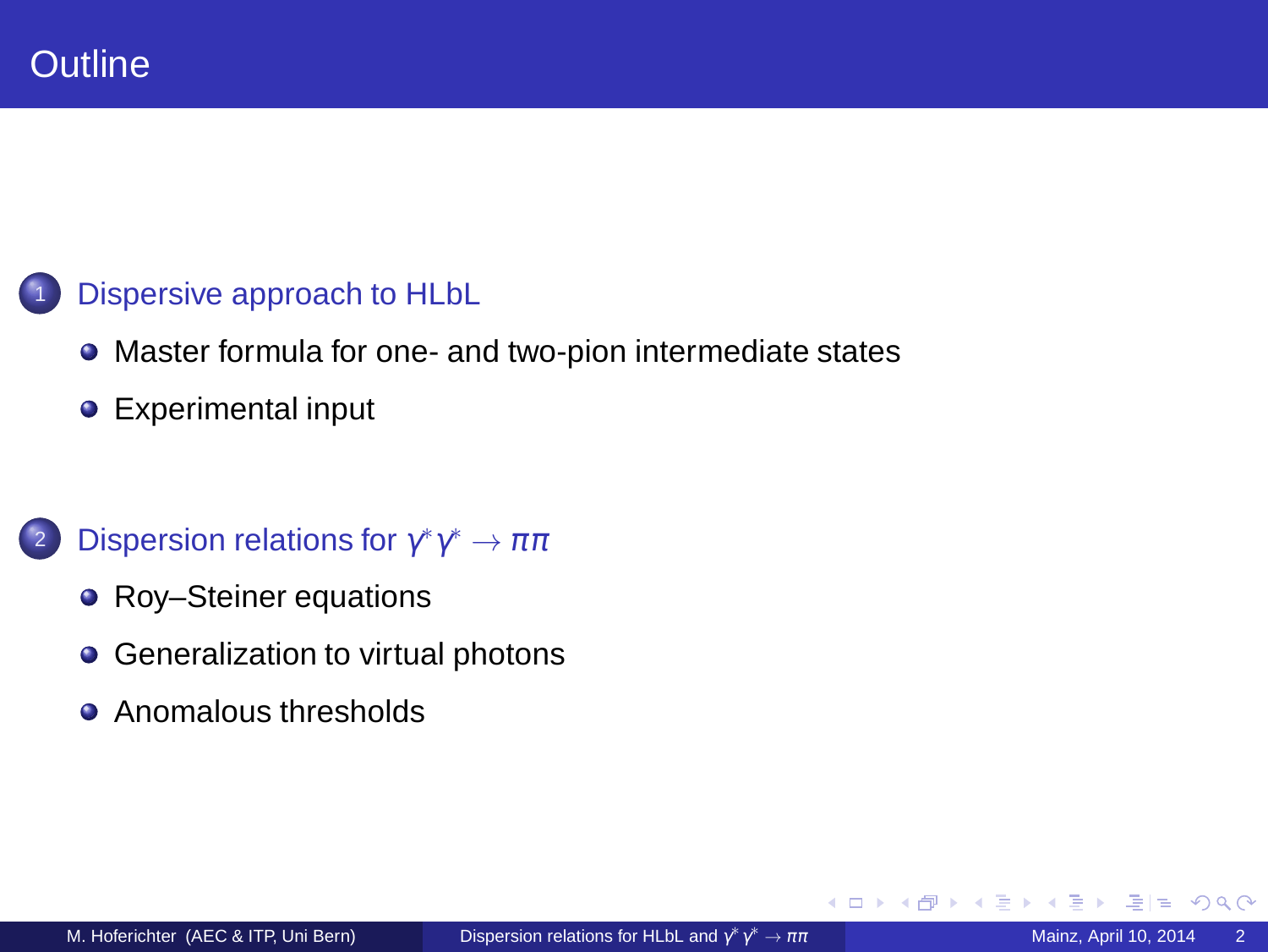# Anatomy of HLbL scattering



- Large **model dependence**
	- ֒→ Can one find a **data-driven** approach also for **light-by-light scattering**?

4日)

<span id="page-2-0"></span> $Q$  $Q$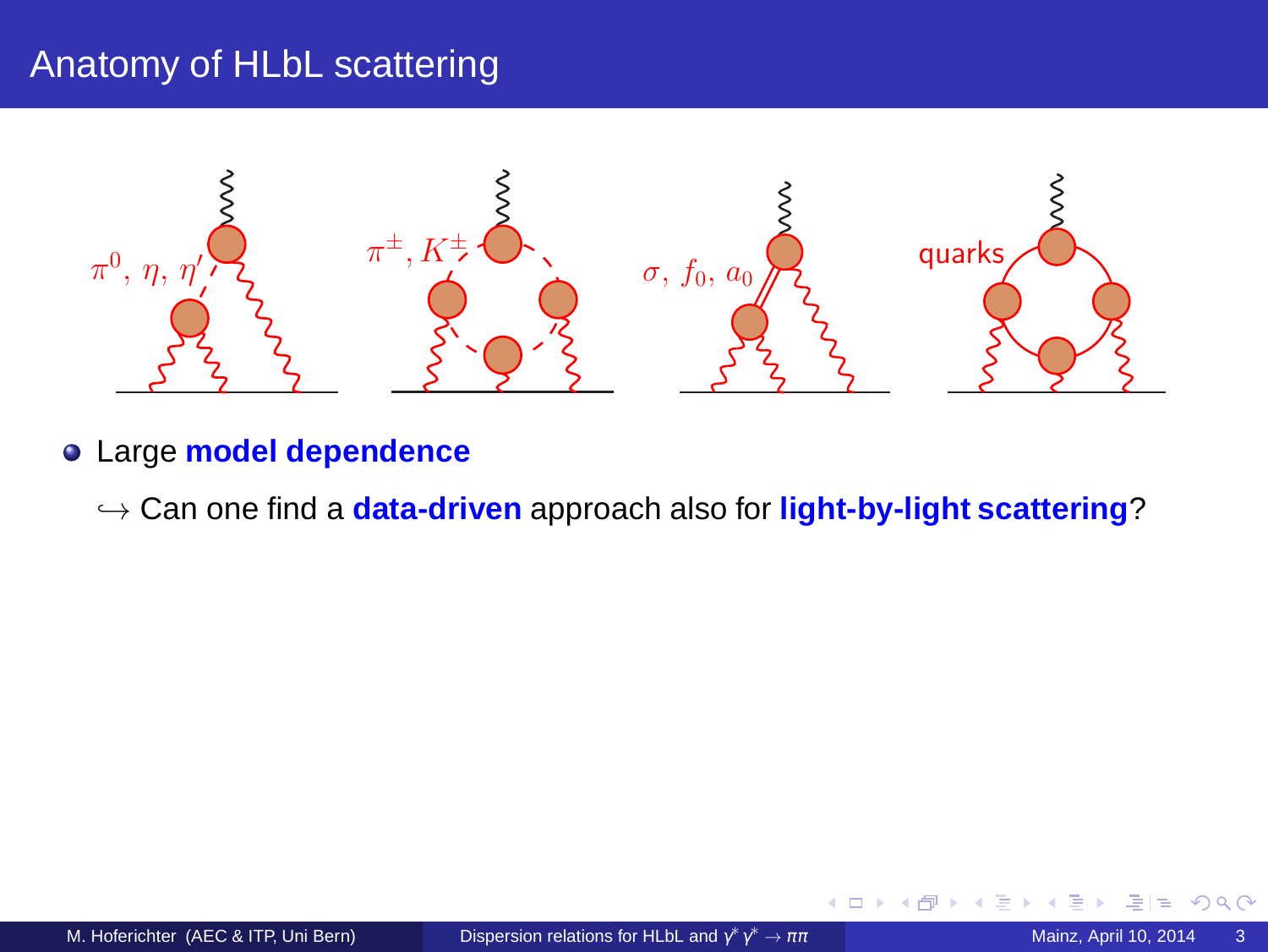# Anatomy of HLbL scattering



#### Large **model dependence**

֒→ Can one find a **data-driven** approach also for **light-by-light scattering**?

#### **Dispersive point of view**

- Analytic structure: poles and cuts
	- ֒→ **Residues** and **imaginary parts** ⇒ by definition **on-shell** quantities
	- ֒→ **form factors** and **scattering amplitudes** from experiment
- Out of the above only **pion pole** model independent
- <span id="page-3-0"></span>Expansion: mass of intermediate states, partial waves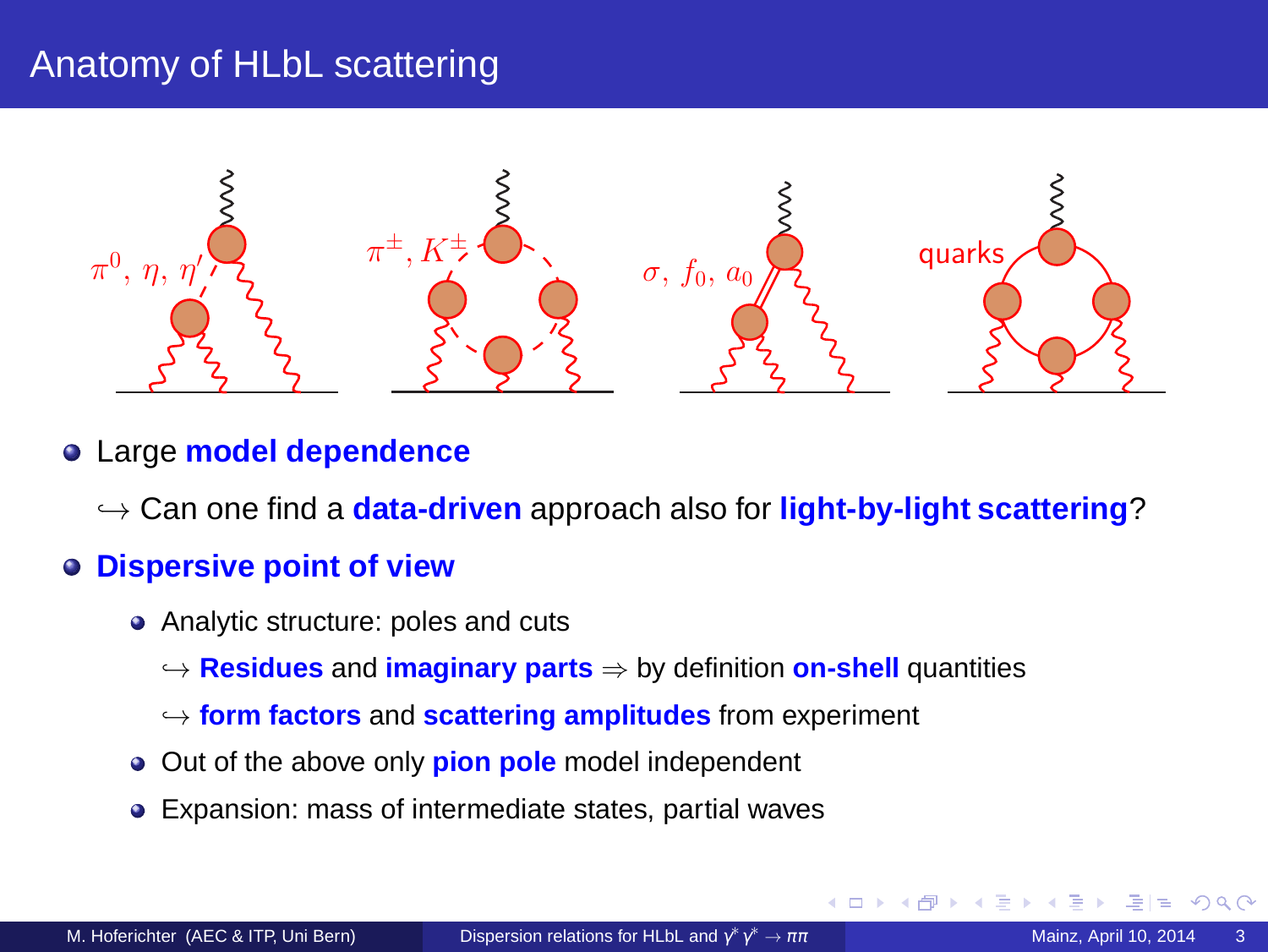# Light-by-light scattering: set-up of the calculation

**Light-by-light tensor**

 $\gamma^*(q_1,\mu)\gamma^*(q_2,\nu) \rightarrow \gamma^*(-q_3,\lambda)\gamma(k,\sigma)$  iΠ $^{\mu\nu\lambda\sigma}$  =



4 0 8

**Gauge invariance:** 29 independent gauge-invariant structures cf. Bijnens et al. 1995

$$
\Pi^{\mu\nu\lambda\sigma} = \sum_{i=1}^{29} A_i^{\mu\nu\lambda\sigma} \Pi_i
$$

 $\hookrightarrow$  in practice use 45 (redundant) structures

5 kinematic variables:  $s = (q_1 + q_2)^2$ ,  $t = (q_1 + q_3)^2$ ,  $q_1^2$ ,  $q_2^2$ ,  $q_3^2$ 

<span id="page-4-0"></span>つひへ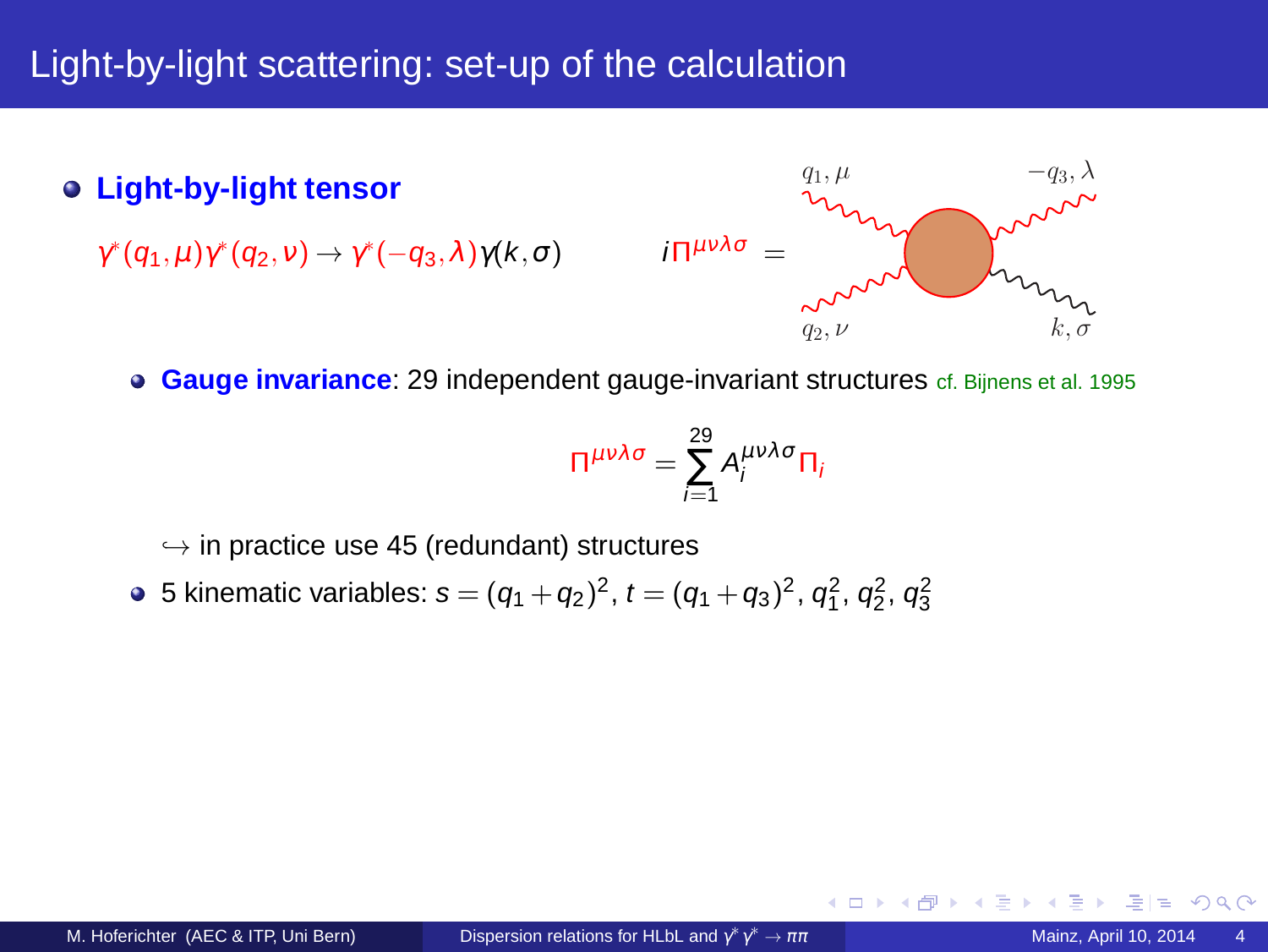# Light-by-light scattering: set-up of the calculation

**Light-by-light tensor**

 $\gamma^*(q_1,\mu)\gamma^*(q_2,\nu) \rightarrow \gamma^*(-q_3,\lambda)\gamma(k,\sigma)$  iΠ $^{\mu\nu\lambda\sigma}$  =



 $\leftarrow$   $\Box$ 

**Gauge invariance:** 29 independent gauge-invariant structures cf. Bijnens et al. 1995

$$
\Pi^{\mu\nu\lambda\sigma} = \sum_{i=1}^{29} A_i^{\mu\nu\lambda\sigma} \Pi_i
$$

 $\hookrightarrow$  in practice use 45 (redundant) structures

5 kinematic variables:  $s = (q_1 + q_2)^2$ ,  $t = (q_1 + q_3)^2$ ,  $q_1^2$ ,  $q_2^2$ ,  $q_3^2$ 

• Decompose the tensor according to

$$
\Pi_{\mu\nu\lambda\sigma} = \Pi_{\mu\nu\lambda\sigma}^{\pi^0\text{-pole}} + \Pi_{\mu\nu\lambda\sigma}^{\text{FSQED}} + \bar{\Pi}_{\mu\nu\lambda\sigma} + \cdots
$$

֒→ accounts for **one-** and **two-pion** intermediate states

 $\Omega$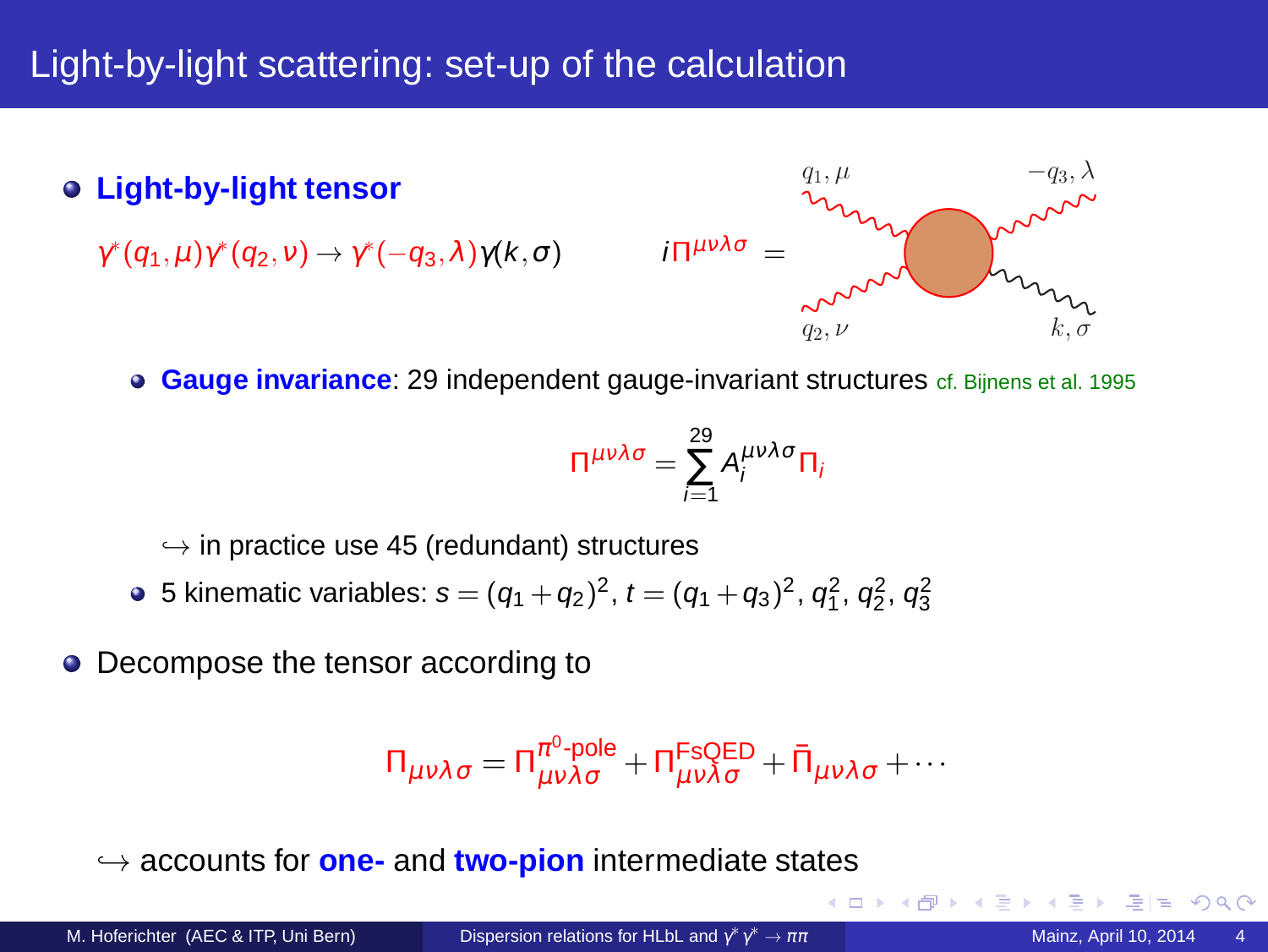## Master formula for pion-pole contribution

$$
a^{π^0\text{-pole}}_{\mu} = -e^{6} \int \frac{d^4q_1}{(2π)^4} \int \frac{d^4q_2}{(2π)^4} \frac{1}{q_1^2q_2^2s((p+q_1)^2-m^2)((p-q_2)^2-m^2)} \\ \times \left\{ \frac{F_{\pi^0\gamma^*\gamma^*}(q_1^2,q_2^2)F_{\pi^0\gamma^*\gamma^*}(s,0)}{s-M_\pi^2} T_1(q_1,q_2;p) + \frac{F_{\pi^0\gamma^*\gamma^*}(s,q_1^2)F_{\pi^0\gamma^*\gamma^*}(q_2^2,0)}{q_2^2-M_\pi^2} T_2(q_1,q_2;p) \right\}
$$

- **Wick rotation:** only space-like s,  $q_1^2$ ,  $q_2^2$  contribute
- Crucial ingredient: pion transition form factor  $\mathsf{F}_{\pi^0\gamma^*\gamma^*}(\mathsf{q}_1^2,\mathsf{q}_2^2)$
- **Dispersive approach**
	- Fix parameters wherever data are available
	- Use **analyticity** to go to the space-like region

<span id="page-6-0"></span>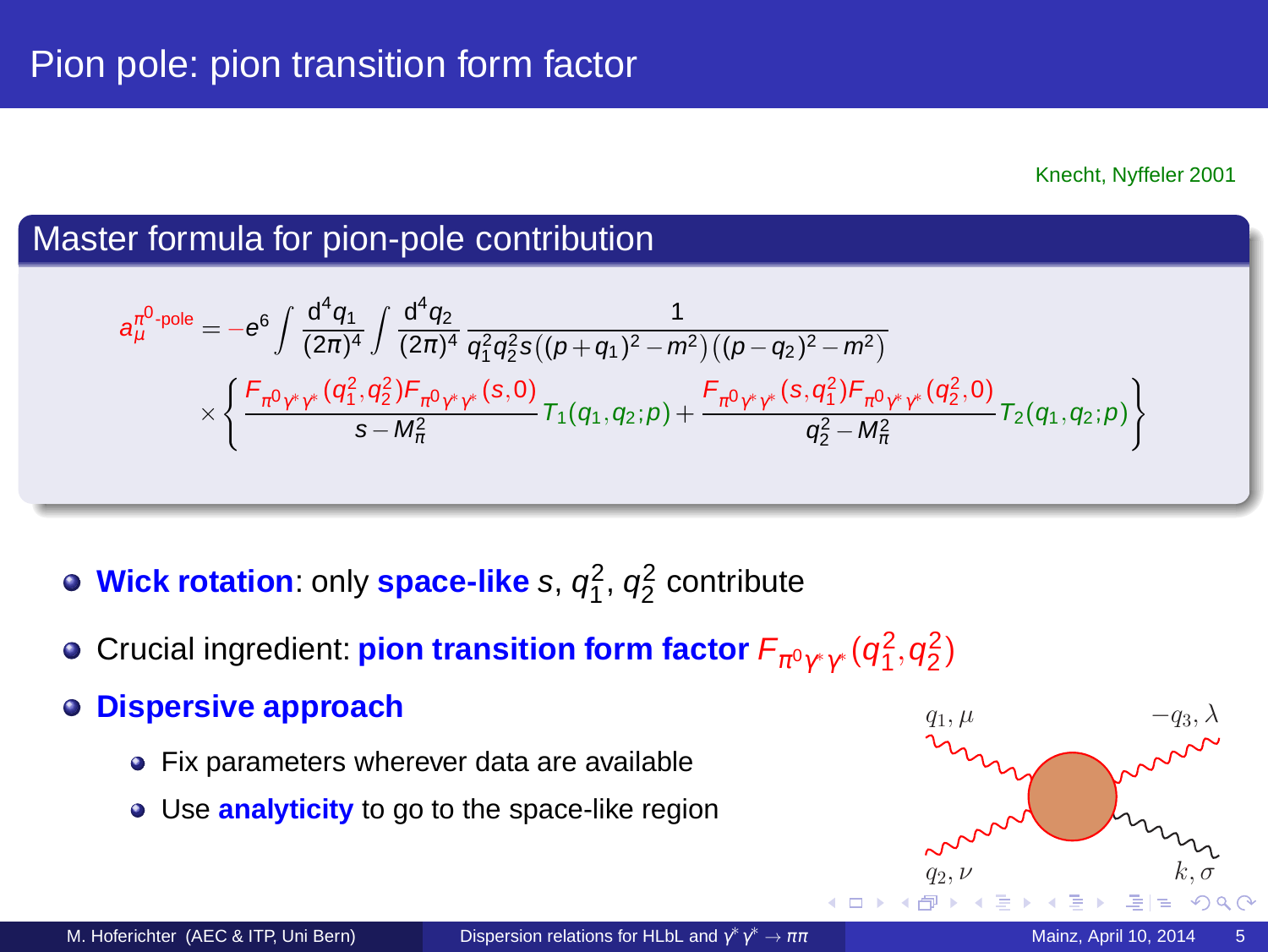- **Unitarity:** restrict to  $\pi\pi$  (and  $K\bar{K}$ ) intermediate states ֒→ **two-meson reducible** contributions
- Separate terms with **simultaneous cuts**

<span id="page-7-0"></span>

$$
\Pi_{\mu\nu\lambda\sigma}^{FSQED} = \mathit{F}^{V}_{\pi}(q^{2}_{1})\mathit{F}^{V}_{\pi}(q^{2}_{2})\mathit{F}^{V}_{\pi}(q^{2}_{3})\times \\ \left[\begin{array}{c} \mathbf{1}_{\mathbf{1}_{\mathbf{1}_{\mathbf{1}_{\mathbf{1}_{\mathbf{1}_{\mathbf{1}_{\mathbf{1}_{\mathbf{1}_{\mathbf{1}}\mathbf{1}_{\mathbf{1}_{\mathbf{1}}\mathbf{1}_{\mathbf{1}}\mathbf{1}_{\mathbf{1}_{\mathbf{1}}\mathbf{1}_{\mathbf{1}}\mathbf{1}_{\mathbf{1}}\mathbf{1}_{\mathbf{1}}\mathbf{1}_{\mathbf{1}}\mathbf{1}_{\mathbf{1}_{\mathbf{1}}\mathbf{1}_{\mathbf{1}}\mathbf{1}_{\mathbf{1}}\mathbf{1}_{\mathbf{1}}\mathbf{1}_{\mathbf{1}_{\mathbf{1}}\mathbf{1}_{\mathbf{1}}\mathbf{1}_{\mathbf{1}}\mathbf{1}_{\mathbf{1}}\mathbf{1}_{\mathbf{1}}\mathbf{1}_{\mathbf{1}}\mathbf{1}_{\mathbf{1}}\mathbf{1}_{\mathbf{1}}\mathbf{1}_{\mathbf{1}}\mathbf{1}_{\mathbf{1}}\mathbf{1}_{\mathbf{1}}\mathbf{1}_{\mathbf{1}}\mathbf{1}_{\mathbf{1}}\mathbf{1}_{\mathbf{1}}\mathbf{1}_{\mathbf{1}}\mathbf{1}_{\mathbf{1}}\mathbf{1}_{\mathbf{1}}\mathbf{1}_{\mathbf{1}}\mathbf{1}_{\mathbf{1}}\mathbf{1}_{\mathbf{1}}\mathbf{1}_{\mathbf{1}}\mathbf{1}_{\mathbf{1}}\mathbf{1}_{\mathbf{1}}\mathbf{1}_{\mathbf{1}}\mathbf{1}_{\mathbf{1}}\mathbf{1}_{\mathbf{1}}\mathbf{1}_{\mathbf{1}}\mathbf{1}_{\mathbf{1}}\mathbf{1}_{\mathbf{1}}\mathbf{1}_{\mathbf{1}}\mathbf{1}_{\mathbf{1}}\mathbf{1}_{\mathbf{1}}\mathbf{1}_{\mathbf{1}}\mathbf{1}_{\mathbf{1}}\mathbf{1}_{\mathbf{1}}\mathbf{1}_{\mathbf{1}}\mathbf{1}_{\mathbf{1}}\mathbf{1}_{\mathbf{1}}\mathbf{
$$

- Multiplication of sQED diagrams with  $F_{\pi}^V$  gives correct  $q^2$ -dependence
	- ֒→ **not an approximation**
- Remaining  $\pi\pi$  contribution included in  $\bar{\Pi}_{\mu\nu\lambda\sigma}$  has cuts only in one channel
	- $\hookrightarrow$  dispersion relations for this part Talk by G. Colangelo at MITP work shop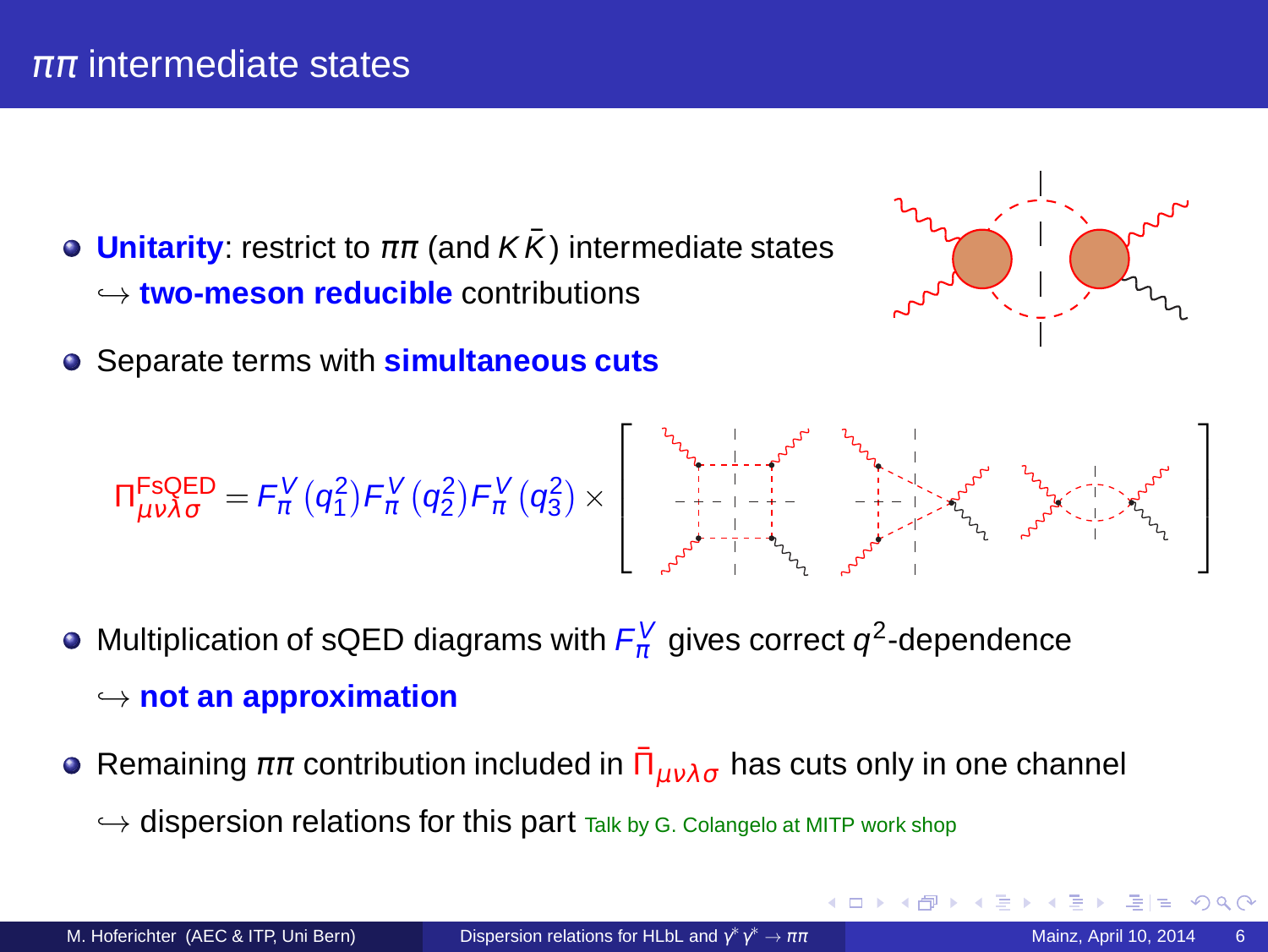Colangelo, MH, Procura, Stoffer arXiv:1402.7081



**Partial waves** up to  $L = 2$ , manifest **crossing symmetry** 

 $I_i(s,q_1^2,q_2^2)$ : dispersive integrals over  $\gamma^*\gamma^*\to\pi\pi$  **helicity partial waves**, e.g.

$$
I_1(s,q_1^2,q_2^2) = \frac{1}{\pi} \int_{4M_{\pi}^2}^{\infty} \frac{ds'}{s'-s} \left( \frac{1}{s'-s} - \frac{s'-q_1^2-q_2^2}{\lambda(s',q_1^2,q_2^2)} \right) \text{Im } h_{++,++}^0(s';q_1^2,q_2^2;s,0)
$$

$$
\text{Im}\, \textit{h}^{0}_{++,++}\big(\textit{s}';\textit{q}^{2}_{1},\textit{q}^{2}_{2}; \textit{s},0\big) = \frac{\sqrt{1-\frac{4M_{\pi}^{2}}{\textit{s}^{\prime}}}}{16\pi} \textit{h}_{0,++}\big(\textit{s}';\textit{q}^{2}_{1},\textit{q}^{2}_{2}\big) \textit{h}_{0,++}\big(\textit{s}';\textit{s},0\big)
$$

<span id="page-8-0"></span>
$$
\begin{picture}(180,10) \put(0,0){\line(1,0){180}} \put(10,0){\line(1,0){180}} \put(10,0){\line(1,0){180}} \put(10,0){\line(1,0){180}} \put(10,0){\line(1,0){180}} \put(10,0){\line(1,0){180}} \put(10,0){\line(1,0){180}} \put(10,0){\line(1,0){180}} \put(10,0){\line(1,0){180}} \put(10,0){\line(1,0){180}} \put(10,0){\line(1,0){180}} \put(10,0){\line(1,0){180}} \put(10,0){\line(1,0){180}} \put(10,0){\line(1,0){180}} \put(10,0){\line(1,0){180}} \put(10,0){\line(1,0){180}} \put(10,0){\line(1,0){180}} \put(10,0){\line(1,0){180}} \put(10,0){\line(1,0){180}} \put(10,0){\line(1,0){180}} \put(10,0){\line(1,0){180}} \put(10,0){\line(1,0){180}} \put(10,0){\line(1,0){180}} \put(10,0){\line(1,0){180}} \put(10,0){\line(1,0){180}} \put(10,0){\line(1,0){180}} \put(10,0){\line(1,0){180}} \put(10,0){\line(1,0){180}} \put(10,0){\line(1,0){180}} \put(10,0){\line(1,0){180}} \put(10,0){\line(1,0){180}} \put(10,0){\line(1,0){180}} \put(10,0){\line(1,0){180}} \put(10,0){\line(1,0){180}} \put(10,0){\line(1,0){180}} \put(10,0){\line(1,0){180}} \put(10,0){\line(1,0){180}} \put(10,0){\line(1,0){180}} \put(10,0){\line(1,0){180}} \put(10,0){
$$

$$
\lambda(x, y, z) = x^2 + y^2 + z^2 - 2(xy + xz + yz)
$$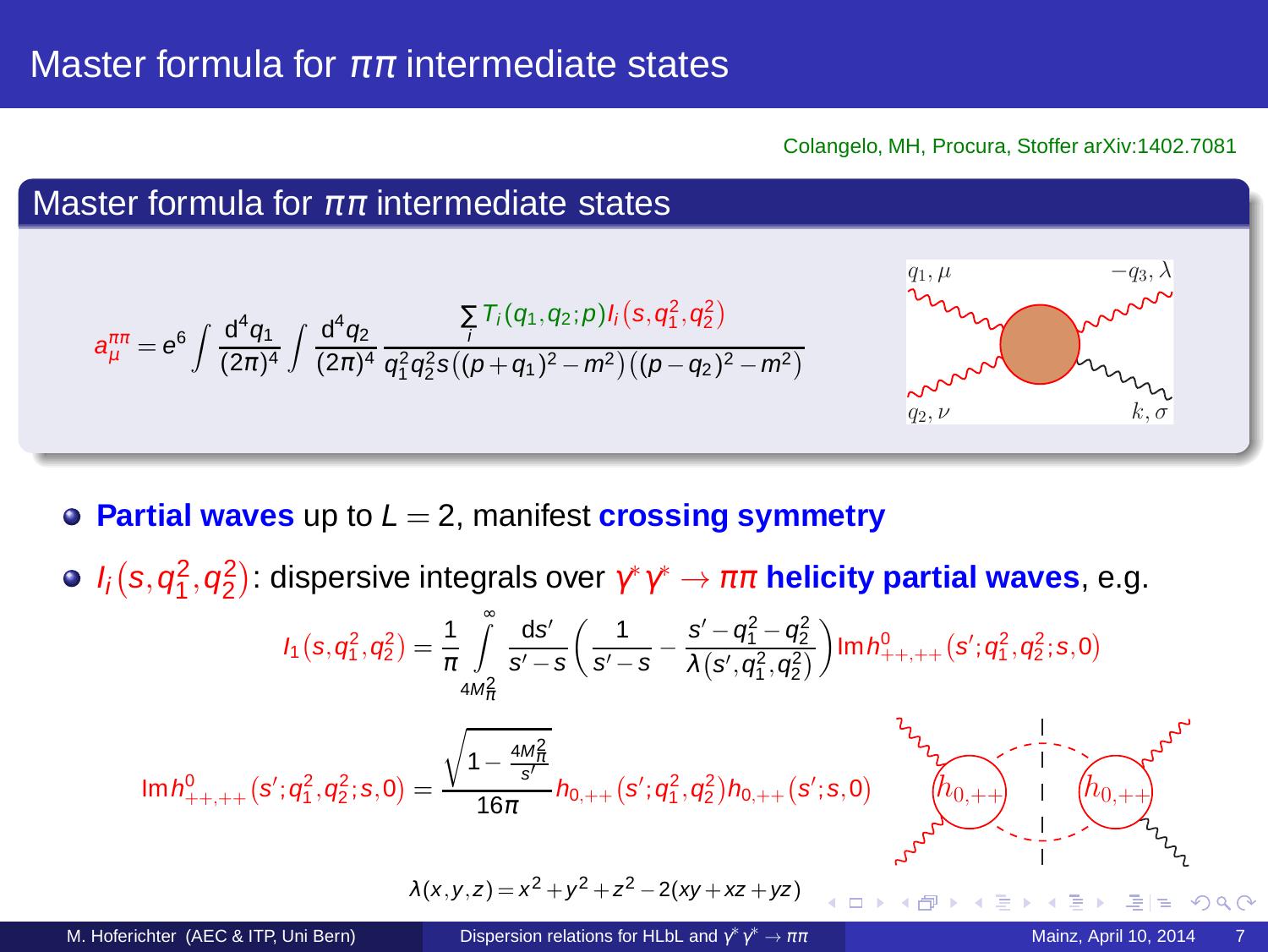Colangelo, MH, Procura, Stoffer arXiv:1402.7081



- **Partial waves** up to  $L = 2$ , manifest **crossing symmetry**
- What is included? How?



 $\hookrightarrow$  sorted by analytic structure in the crossed chann[el](#page-8-0)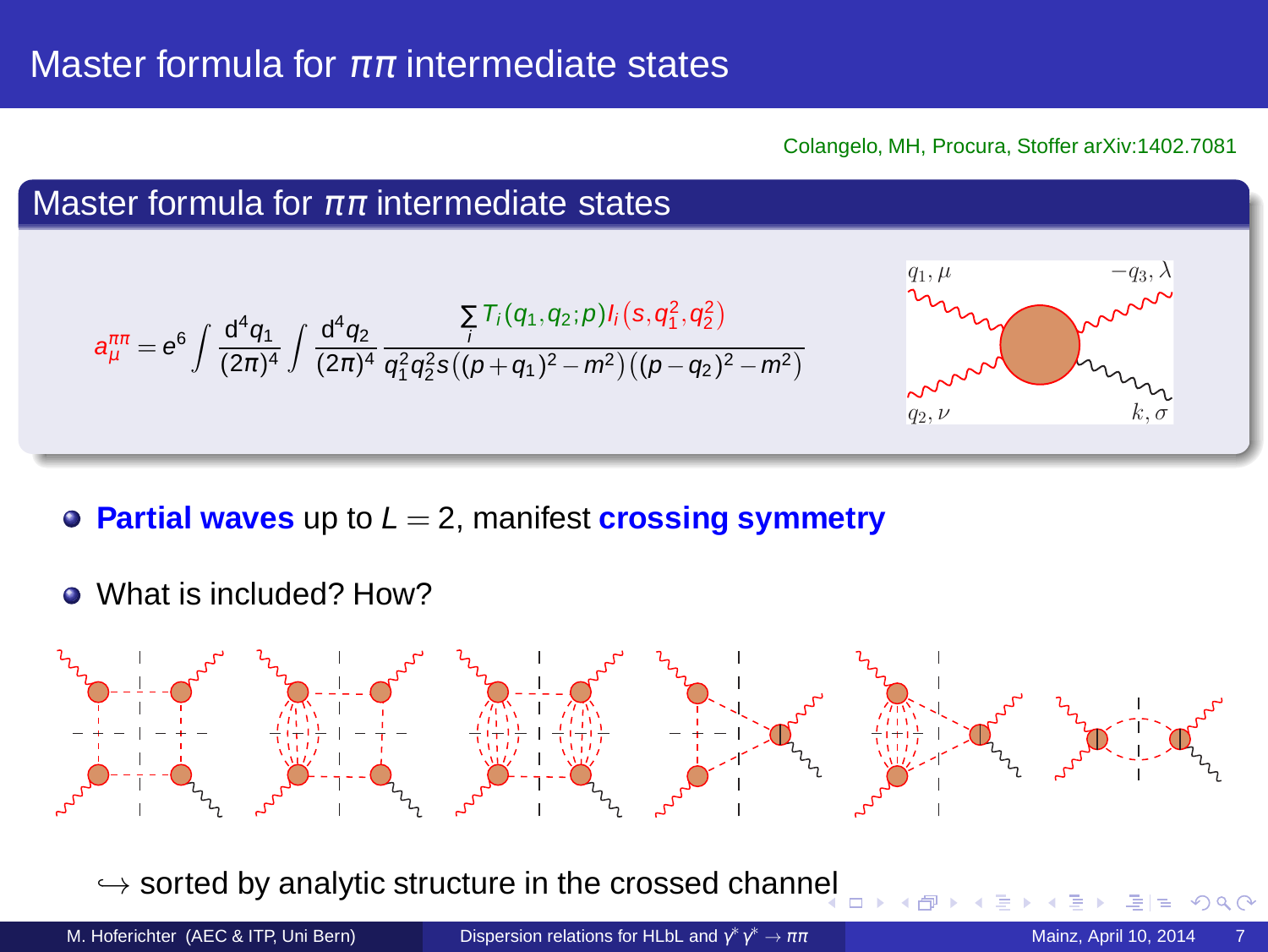# Experimental input: summary



- **Pion transition form factor:** Talk by B. Kubis at MITP work shop
- Ideal world: measure space-like, doubly-virtual  $\gamma^*\gamma^* \to \pi\pi$  for arbitrary virtualities
	- $\hookrightarrow$  partial-wave analysis
- This talk: how to realistically <mark>reconstruct</mark>  $γ^*γ^* → ππ$

€ ⊡ ≯i

<span id="page-10-0"></span> $= \Omega Q$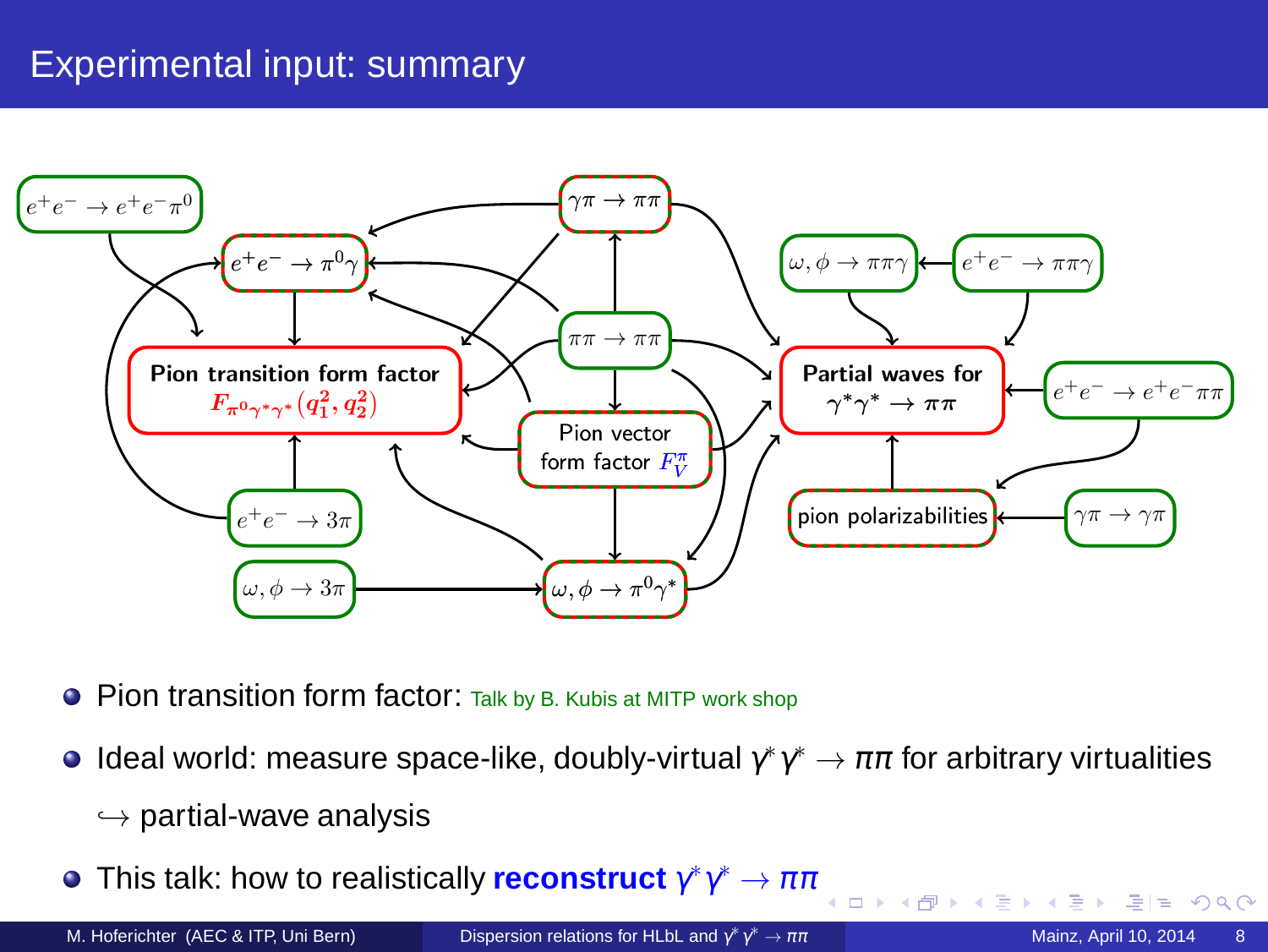## Pion vector form factor

- **Dispersive approach**: resum  $\pi\pi$  rescattering  $F_V^{\pi}$  as example
- **Unitarity** for **pion vector form factor**

$$
\text{Im}\,F_V^{\pi}(s) = \theta\left(s - 4M_{\pi}^2\right)F_V^{\pi}(s)e^{-i\delta_1(s)}\sin\delta_1(s)
$$



 $\hookrightarrow$  **final-state theorem**: phase of  $F_V^\pi$  equals  $\pi\pi$   $P$ -wave phase  $\delta_1$  <sub>Watson 1954</sub>

<span id="page-11-0"></span>4日)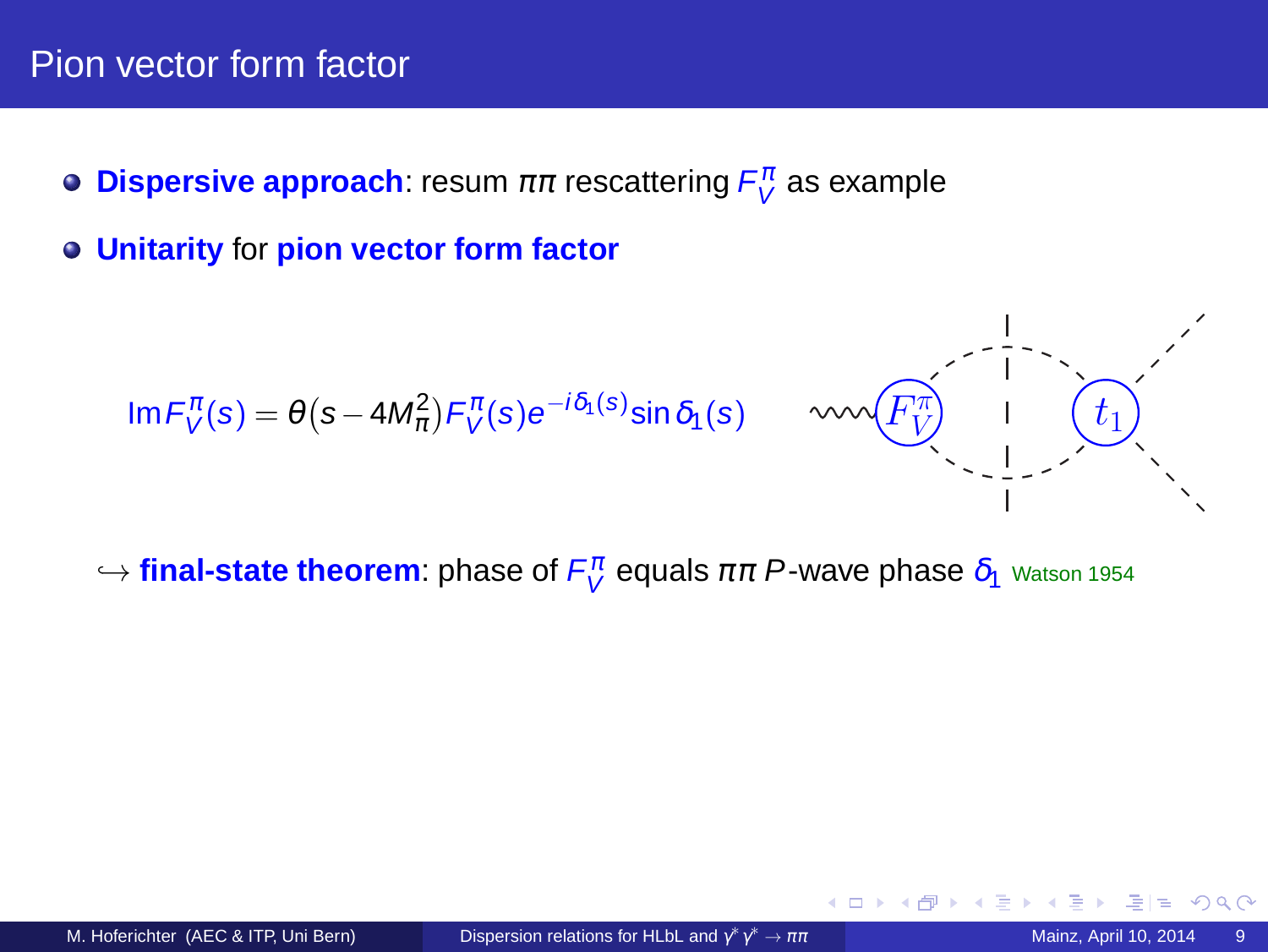## Pion vector form factor

- **Dispersive approach**: resum  $\pi\pi$  rescattering  $F_V^{\pi}$  as example
- **Unitarity** for **pion vector form factor**

$$
\text{Im}\,F_V^{\pi}(s)=\theta\left(s-4M_{\pi}^2\right)F_V^{\pi}(s)e^{-i\delta_1(s)}\text{sin}\,\delta_1(s)\qquad\text{and}\qquad
$$



- $\hookrightarrow$  **final-state theorem**: phase of  $F_V^\pi$  equals  $\pi\pi$   $P$ -wave phase  $\delta_1$  <sub>Watson 1954</sub>
- **•** Solution in terms of **Omnès function** Omnès 1958

$$
F_V^{\pi}(s) = P(s)\Omega_1(s) \qquad \Omega_1(s) = \exp\left\{\frac{s}{\pi} \int_{4M_{\pi}^2}^{\infty} ds' \frac{\delta_1(s')}{s'(s'-s)}\right\}
$$

Asymptotics + normalization  $\Rightarrow P(s) = 1$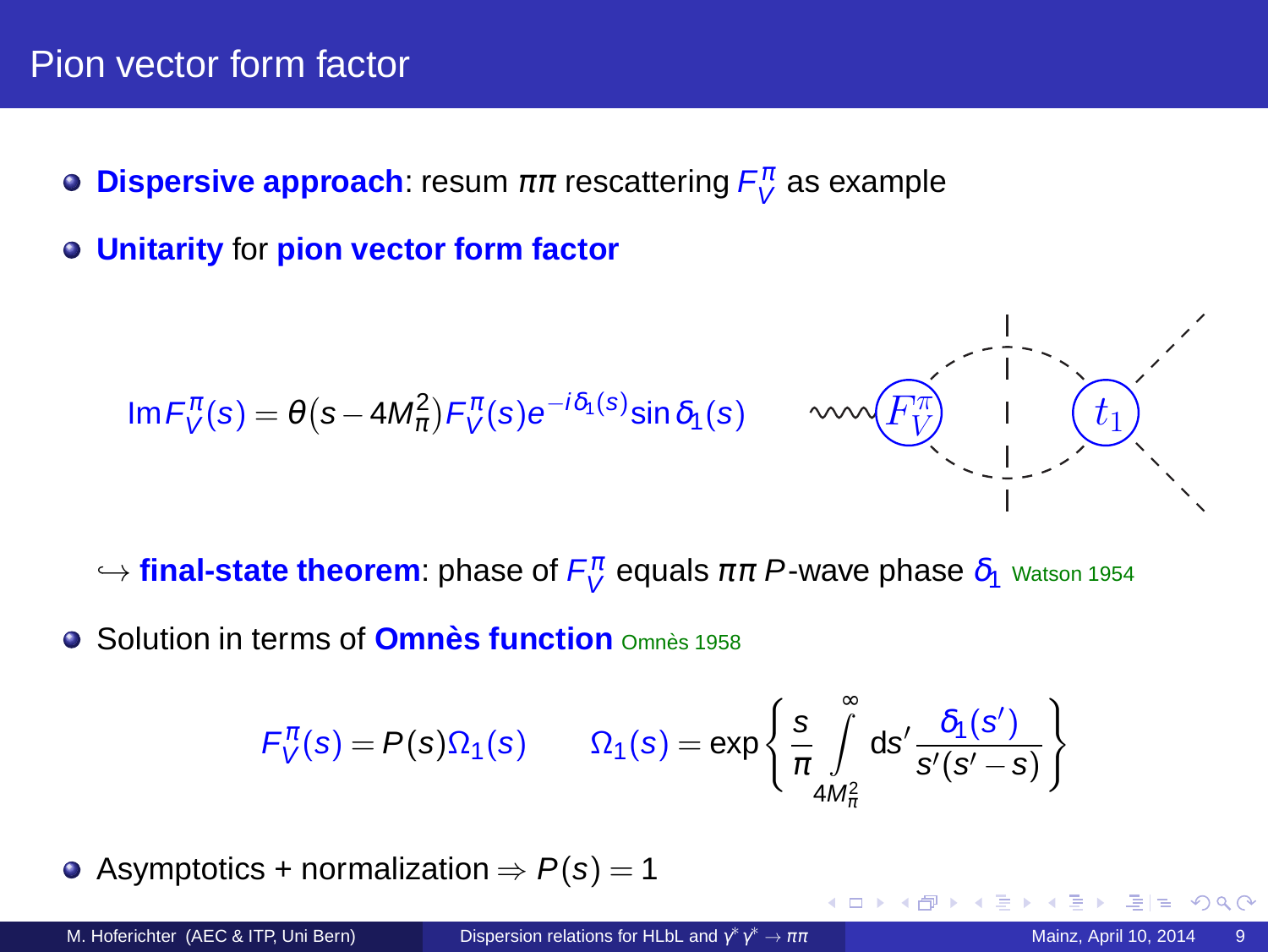# $\gamma^*\gamma^*\to\pi\pi$  partial waves

#### **Roy(–Steiner) equations** = **Dispersion relations**+**partial-wave expansion**

#### +**crossing symmetry**+**unitarity**+**gauge invariance**

- **On-shell case** γγ →  $ππ$  Moussallam 2010, MH, Phillips, Schat  $_{2011} \leftrightarrow$  precision determination of  $\sigma \rightarrow \gamma \gamma$  coupling
- **Singly-virtual** <sup>γ</sup> ∗ <sup>γ</sup> → ππ Moussallam 2013
- **Doubly-virtual** <sup>γ</sup> ∗ γ <sup>∗</sup> → ππ: **anomalous thresholds**

Colangelo, MH, Procura, Stoffer arXiv:1309.6877



 $\Omega$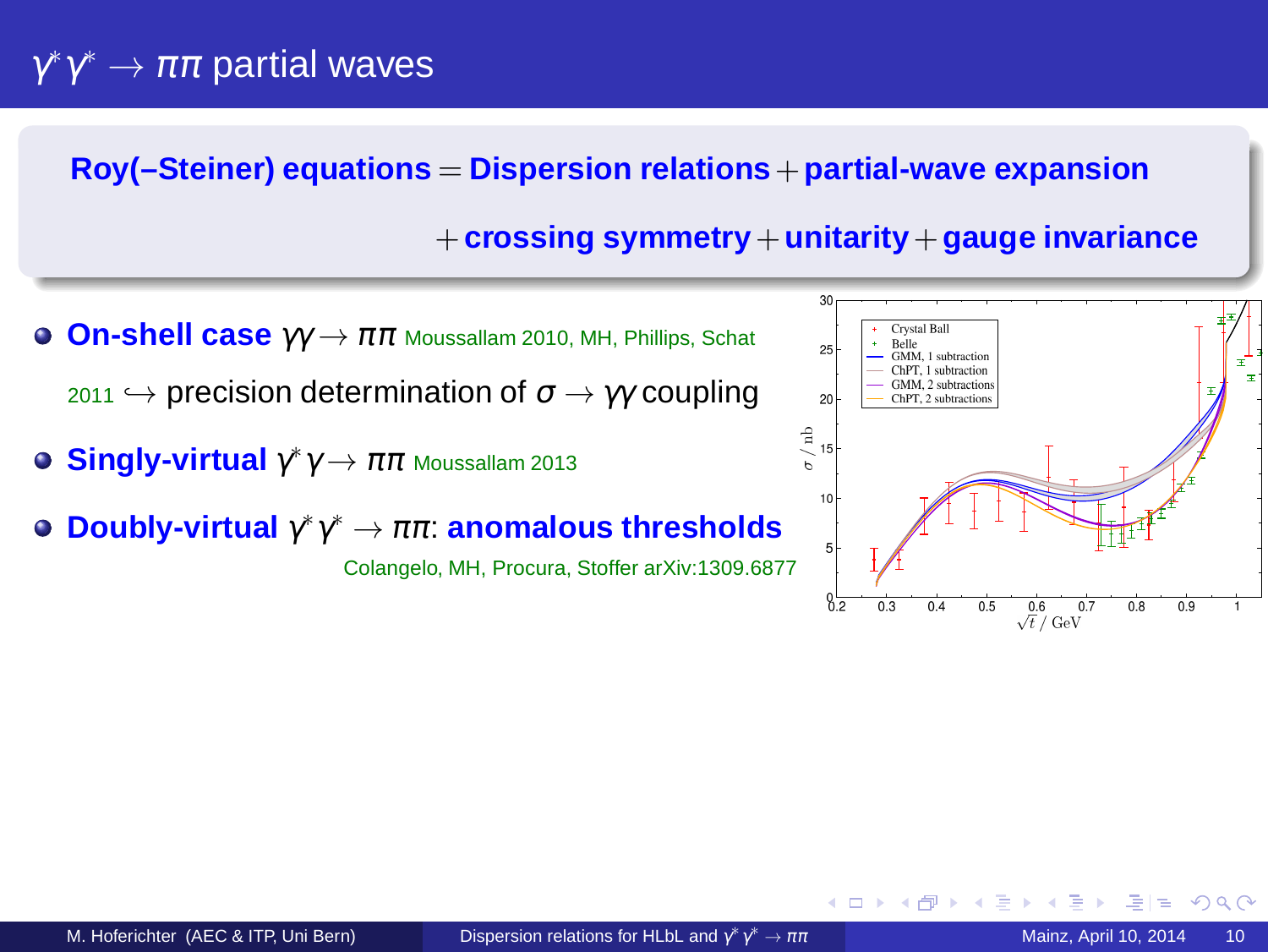# $\gamma^*\gamma^*\to\pi\pi$  partial waves

#### **Roy(–Steiner) equations** = **Dispersion relations**+**partial-wave expansion**

### +**crossing symmetry**+**unitarity**+**gauge invariance**

- **On-shell case**  $γγ \rightarrow ππ$  Moussallam 2010, MH, Phillips, Schat  $_{2011} \leftrightarrow$  precision determination of  $\sigma \rightarrow \gamma \gamma$  coupling
- **Singly-virtual** <sup>γ</sup> ∗ <sup>γ</sup> → ππ Moussallam 2013
- **Doubly-virtual** <sup>γ</sup> ∗ γ <sup>∗</sup> → ππ: **anomalous thresholds** Colangelo, MH, Procura, Stoffer arXiv:1309.6877

**• Constraints** 

- **Low energies**: pion polarizabilities, ChPT
- **Primakoff:**  $\gamma \pi \rightarrow \gamma \pi$  (COMPASS),  $\gamma \gamma \rightarrow \pi \pi$  (JLab)
- $\textbf{Scattering: } e^+e^- \rightarrow e^+e^-\pi\pi, \, e^+e^- \rightarrow \pi\pi\gamma$
- **(Transition) Form factors:**  $F_{V}^{\pi}, \omega, \phi \rightarrow \pi^{0}\gamma^{*}$

 $\hookrightarrow$  discuss these constraints in the following

<span id="page-14-0"></span>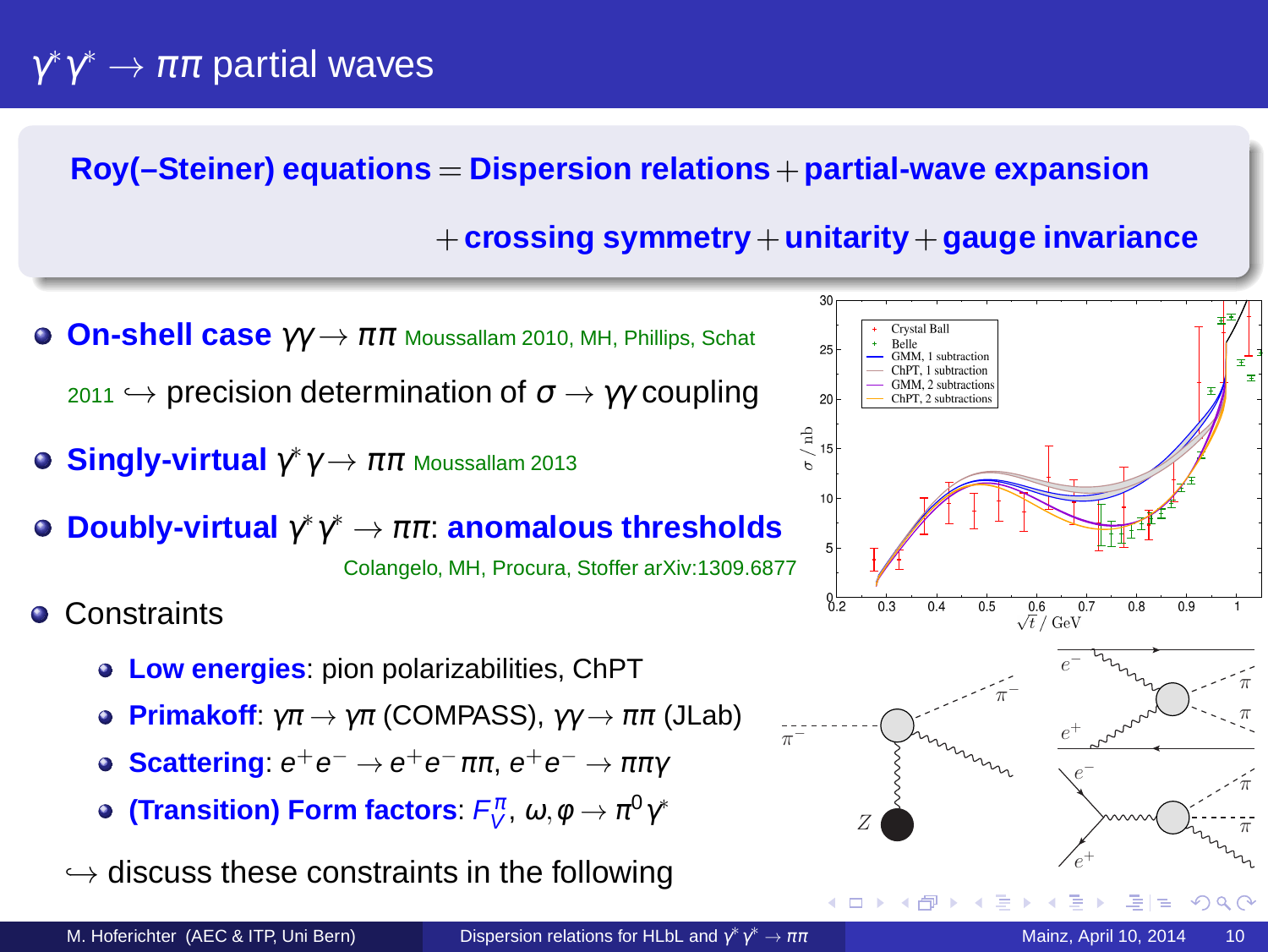# Left-hand cut



- **Pion pole**: coupling determined by  $F^\pi_V$  as before
- **Multi-pion intermediate states**: approximate in terms of **resonances**
	- 2 $\pi$   $\sim$   $\rho$ : can even be done **exactly** using  $\gamma^* \rightarrow 3\pi$  amplitude
		- $\hookrightarrow$  see pion transition form factor
	- $3\pi \sim \omega, \phi$ : narrow-width approximation

 $\hookrightarrow$  transition form factors for  $\omega, \phi \rightarrow \pi^{0}\gamma^{*}$ 

- Higher intermediate states also potentially relevant: **axials**, **tensors**
	- ֒→ **sum rules** to constrain their transition form factors Pauk, Vanderhaeghen 2014

<span id="page-15-0"></span> $\alpha$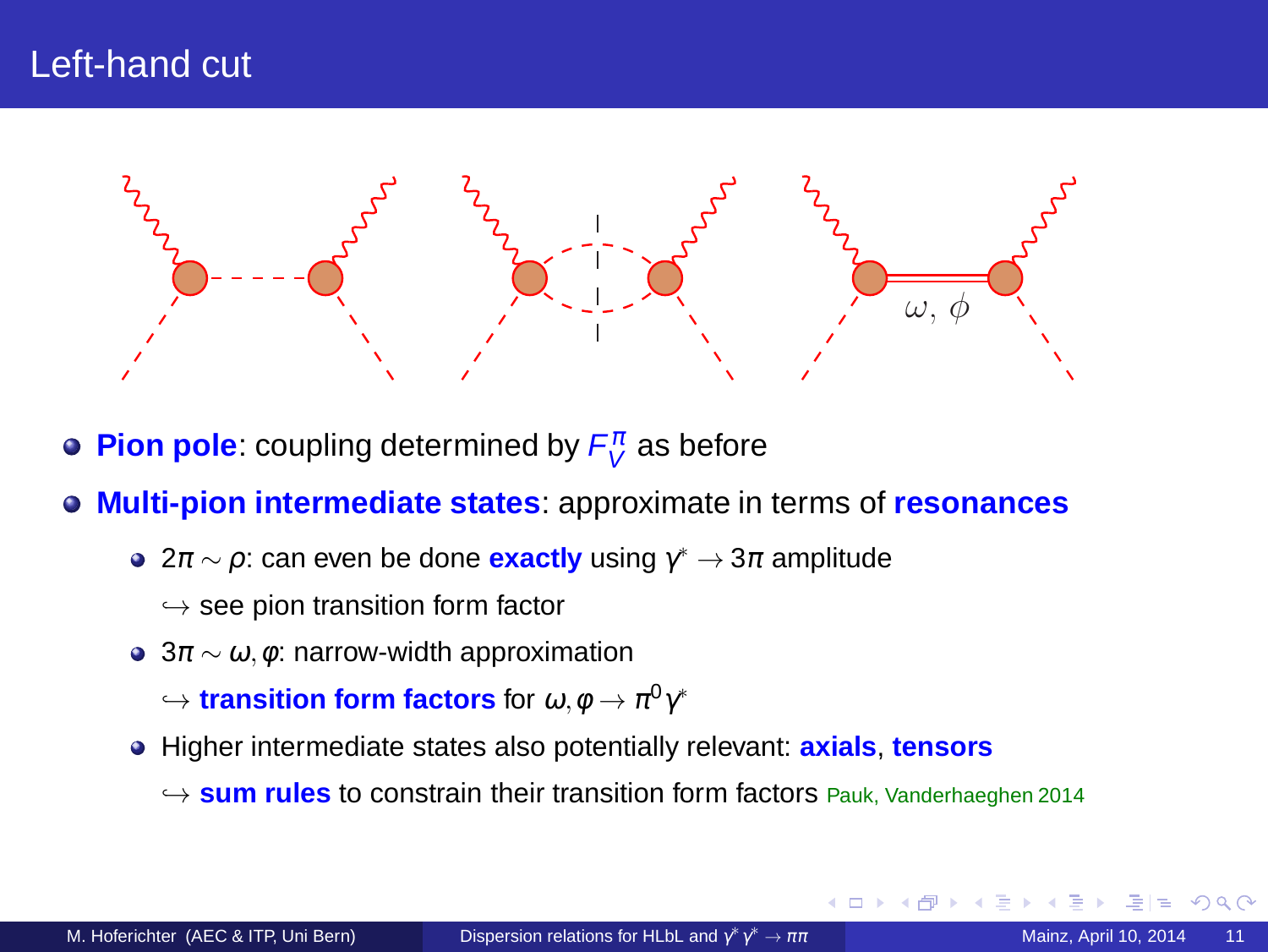# $\omega, \phi \rightarrow \pi^{0}\gamma^{*}$  transition form factor



Schneider, Kubis, Niecknig 2012

- Puzzle of steep rise in  $F_{\omega\pi^0}$ 
	- $\hookrightarrow$  Measurement of  $F_{\phi \pi^0}$  would be extremely valuable
- Clarification important for pion transition form factor, but also  $\gamma^*\gamma^*\to\pi\pi$

M. Hoferichter (AEC & ITP, Uni Bern)

Dispersion relations for HLbL and  $\gamma^* \gamma^* \to \pi \pi$ 

 $\leftarrow$   $\Box$ 

<span id="page-16-0"></span> $QQ$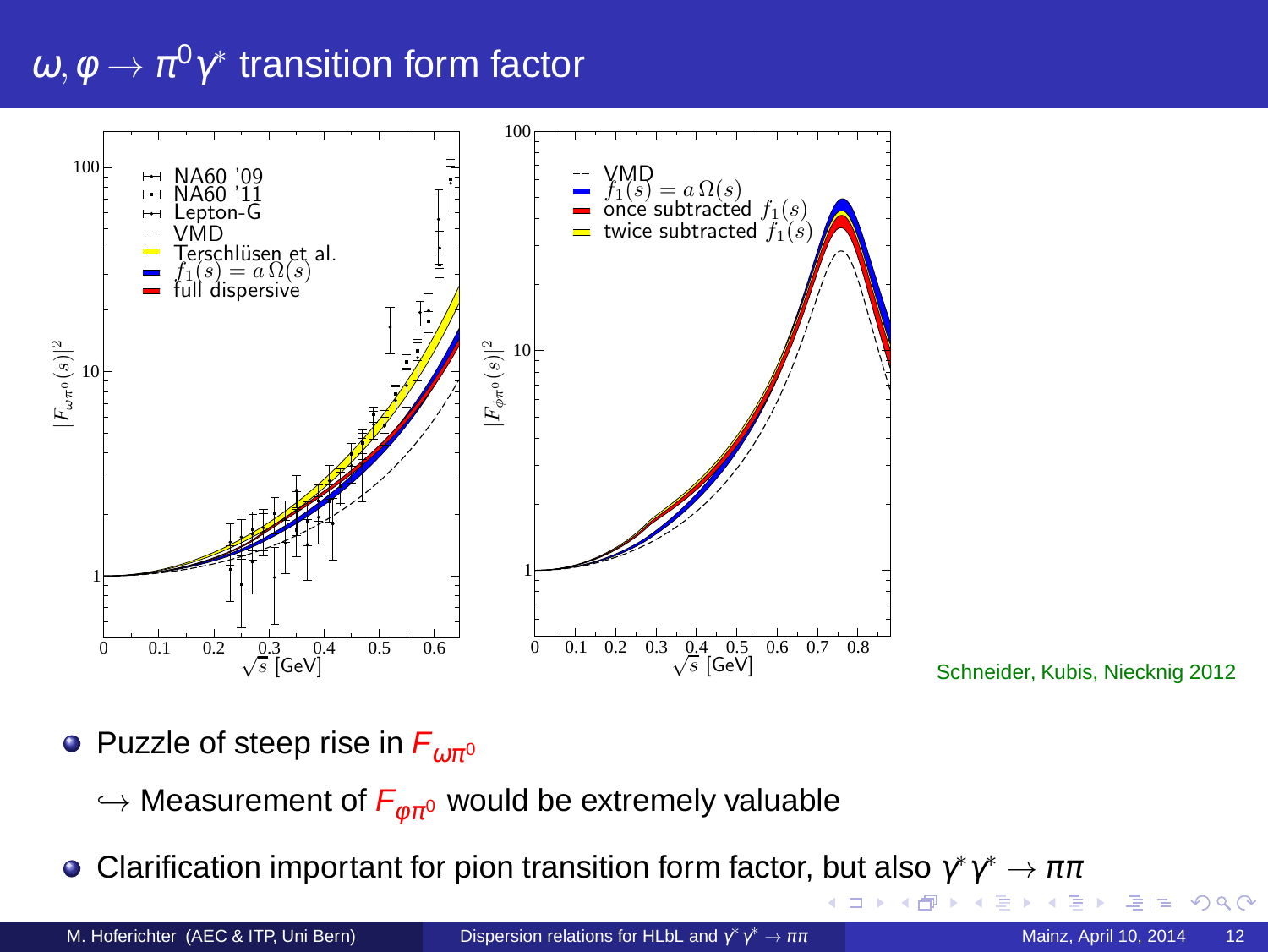# Subtraction functions

### Omnès representation for S-wave

$$
\begin{aligned} h_{0,++}(s)&=\Delta_{0,++}(s)+\Omega_{0}(s)\Bigg[\frac{1}{2}(s-s_{+})a_{+}(q_{1}^{2},q_{2}^{2})+\frac{1}{2}(s-s_{-})a_{-}(q_{1}^{2},q_{2}^{2})+q_{1}^{2}q_{2}^{2}b(q_{1}^{2},q_{2}^{2}) \\ &+\frac{s(s-s_{+})}{2\pi}\int\limits_{4M_{\pi}^{2}}^{\infty}ds'\frac{\sin\delta_{0}(s')\Delta_{0,++}(s')}{s'(s'-s_{+})(s'-s)|\Omega_{0}(s')|}+\frac{s(s-s_{-})}{2\pi}\int\limits_{4M_{\pi}^{2}}^{\infty}ds'\frac{\sin\delta_{0}(s')\Delta_{0,++}(s')}{s'(s'-s_{-})(s'-s)|\Omega_{0}(s')|} \\ &+\frac{2q_{1}^{2}q_{2}^{2}s}{\pi}\int\limits_{4M_{\pi}^{2}}^{\infty}ds'\frac{\sin\delta_{0}(s')\Delta_{0,00}(s')}{s'(s'-s_{+})(s'-s_{-})|\Omega_{0}(s')|} \Bigg] \qquad s_{\pm}=q_{1}^{2}+q_{2}^{2}\pm2\sqrt{q_{1}^{2}q_{2}^{2}} \end{aligned}
$$

• Inhomogeneities  $\Delta_{0,++}(s),\Delta_{0,00}(s)$  include left-hand cut

#### **Subtraction functions**

 $b\big(q_1^2, q_2^2\big)$  and  $a_+\big(q_1^2, q_2^2\big) - a_-\big(q_1^2, q_2^2\big)$  multiply  $q_1^2 q_2^2$  and  $\sqrt{q_1^2 q_2^2}$ 

 $\rightarrow$  inherently doubly-virtual observables  $\Rightarrow$  need ChPT (or lattice)

- However:  $a(q_1^2, q_2^2) = (a_+(q_1^2, q_2^2) + a_-(q_1^2, q_2^2))/2$  fixed by singly-virtual measurements
	- $\rightarrow$  $\rightarrow$  $\rightarrow$  $\rightarrow$  $\rightarrow$  compare with chiral prediction, uncertainty estima[tes](#page-16-0) f[or](#page-18-0) [th](#page-16-0)[e](#page-17-0) [ot](#page-18-0)h[er](#page-15-0) [f](#page-19-0)[u](#page-20-0)[nc](#page-10-0)[ti](#page-11-0)o[n](#page-25-0)[s](#page-0-0)

<span id="page-17-0"></span> $2Q$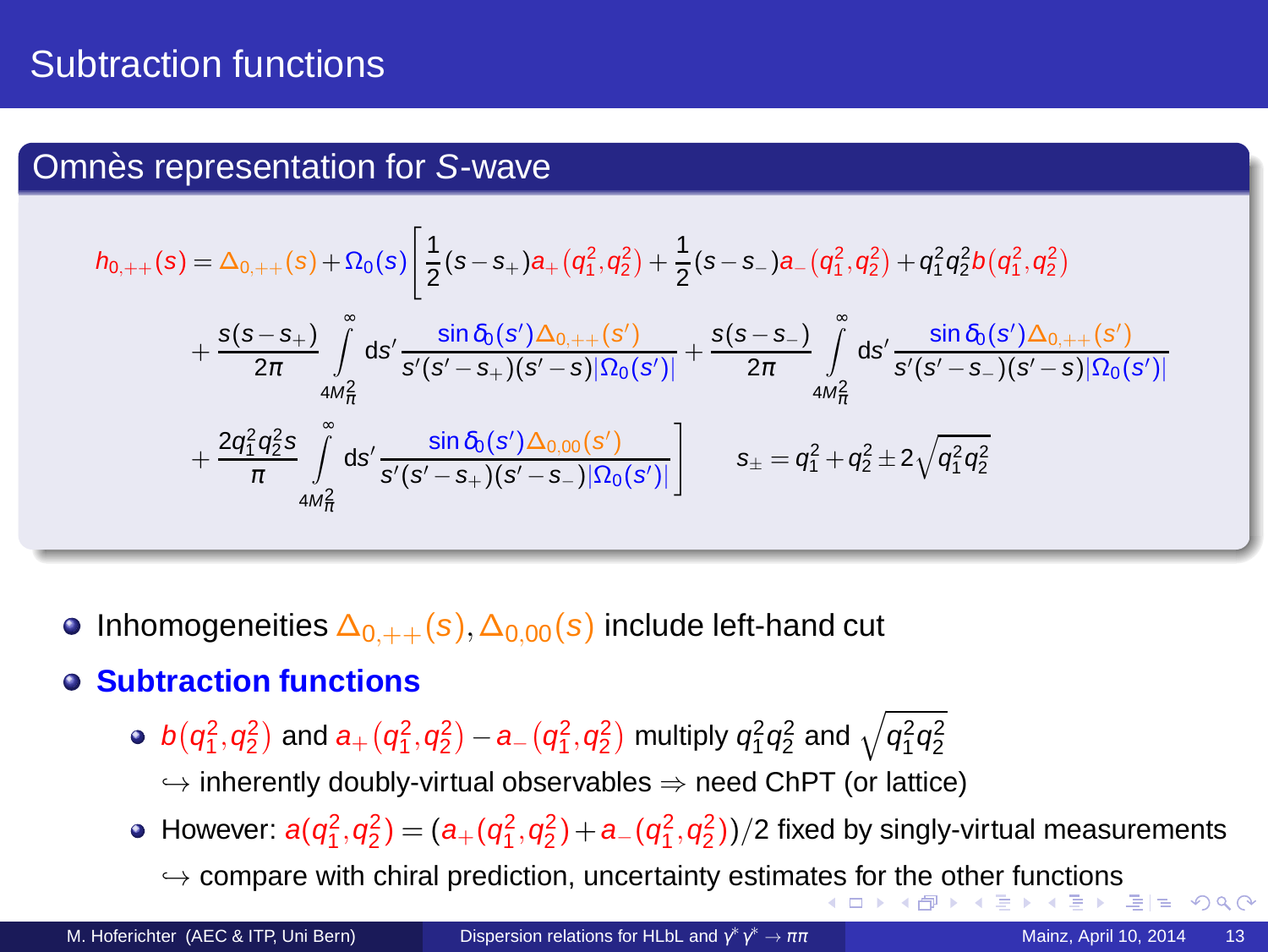1-loop result for arbitrary  $q_i^2$ , e.g.

$$
a^{\pi^{0}}(q_{1}^{2},q_{2}^{2}) = -\frac{M_{\pi}^{2}}{8\pi^{2}F_{\pi}^{2}(q_{1}^{2}-q_{2}^{2})^{2}} \Biggl\{ q_{1}^{2}+q_{2}^{2}+2\Bigl(M_{\pi}^{2}(q_{1}^{2}+q_{2}^{2})+q_{1}^{2}q_{2}^{2}\Bigr) C_{0}(q_{1}^{2},q_{2}^{2}) + q_{1}^{2}\Biggl(1+\frac{6q_{2}^{2}}{q_{1}^{2}-q_{2}^{2}}\Bigr) \bar{J}(q_{1}^{2})+q_{2}^{2}\Biggl(1-\frac{6q_{1}^{2}}{q_{1}^{2}-q_{2}^{2}}\Bigr) \bar{J}(q_{2}^{2}) \Biggr\}
$$

Special case:  $q_1^2 = q_2^2 = 0$ 

$$
a^{\pi^{\pm}}(0,0) = \frac{\bar{I}_6 - \bar{I}_5}{48\pi^2 F_{\pi}^2} + \dots = \frac{M_{\pi}}{2\alpha} (\alpha_1 - \beta_1)^{\pi^{\pm}} \qquad b^{\pi^{\pm}}(0,0) = 0
$$
  

$$
a^{\pi^0}(0,0) = -\frac{1}{96\pi^2 F_{\pi}^2} + \dots = \frac{M_{\pi}}{2\alpha} (\alpha_1 - \beta_1)^{\pi^0} \qquad b^{\pi^0}(0,0) = -\frac{1}{1440\pi^2 F_{\pi}^2 M_{\pi}^2} + \dots
$$

֒→ resum higher chiral orders into **pion polarizabilities**

4日)

<span id="page-18-0"></span>つへへ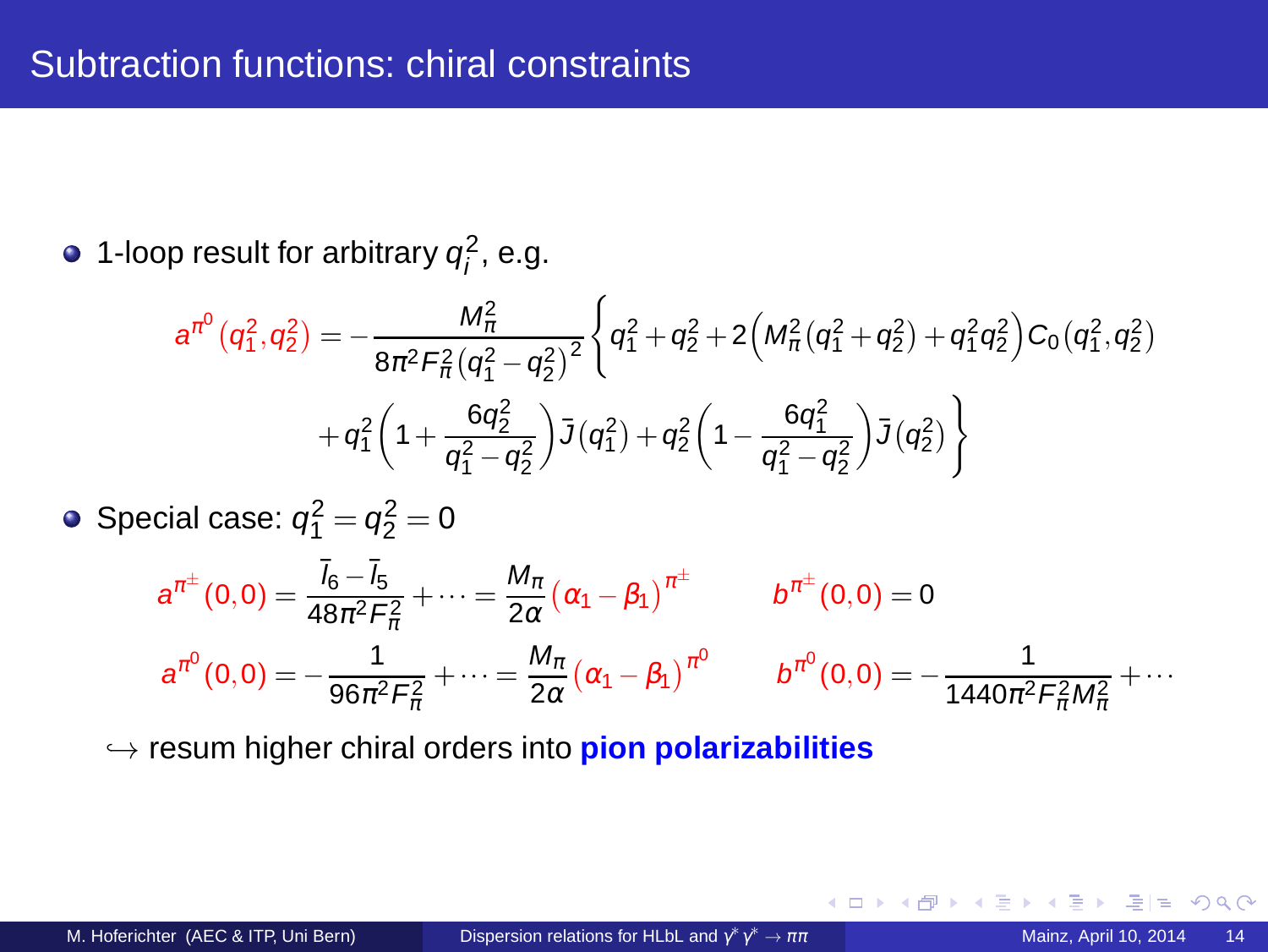# Subtraction functions: dispersive representation



Singly-virtual case: phenomenological representation with chiral constraints  $\hookrightarrow$  parameters fixed from  $e^+e^-\rightarrow\pi^0\pi^0\gamma$  (CMD2 and SND) <code>Moussallam</code> 2013

- **Dispersive representation:** imaginary part from  $2\pi, 3\pi, \ldots$  $\bullet$ 
	- $\hookrightarrow$  analytic continuation from time-like to space-like kinematics
- $\bullet$  Example:  $I = 2 \Rightarrow$  isovector photons  $\Rightarrow 2\pi \sim \rho$

$$
\begin{aligned} a^2\left(q_1^2,q_2^2\right)&=\alpha_0\Big[\alpha^2+\alpha\Big(q_1^2\mathscr{F}^{\rho}\left(q_1^2\right)+q_2^2\mathscr{F}^{\rho}\left(q_2^2\right)\Big)+q_1^2q_2^2\mathscr{F}^{\rho}\left(q_1^2\right)\mathscr{F}^{\rho}\left(q_2^2\right)\\ \mathscr{F}^{\rho}\left(q^2\right)&=\frac{1}{\pi}\int\limits_{4M_{\pi}^2}^{\infty}ds\frac{q_{\pi\pi}^3(s)\left(F_{\kappa}^V(s)\right)^*\Omega_1(s)}{s^{3/2}(s-q^2)}\qquad q_{\pi\pi}(s)=\sqrt{\frac{s}{4}-M_{\pi}^2} \end{aligned}
$$

 $\hookrightarrow \alpha_0$  and  $\alpha$  can be determined from  $a^2(q^2,0)$  alon[e!](#page-18-0)

<span id="page-19-0"></span> $\alpha$ 

i

Moussallam 2013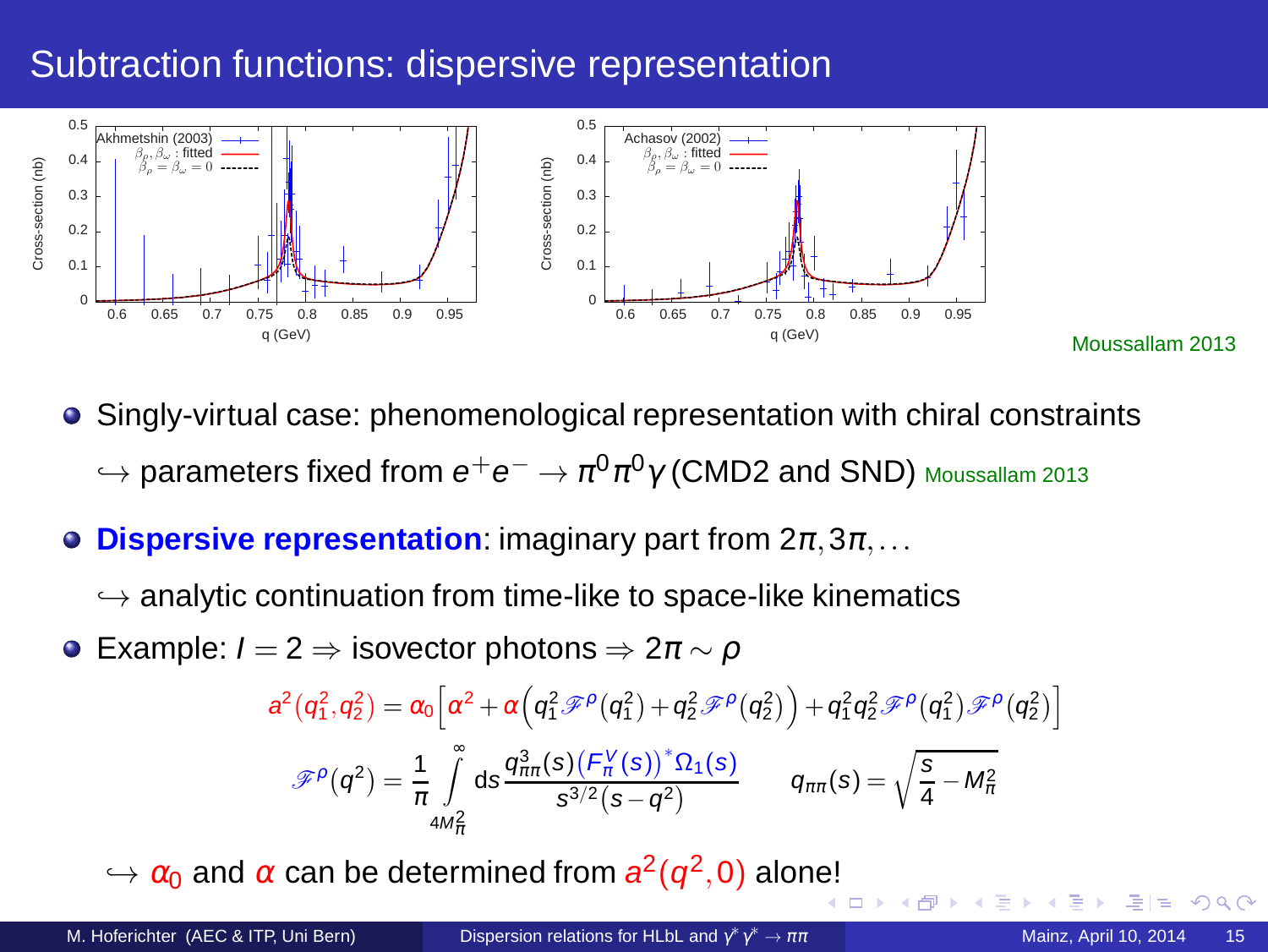## Anomalous thresholds



- **Analytic continuation** in  $q_i^2$  in time-like region non-trivial in doubly-virtual case
- Singularities from second sheet move onto first one
	- ֒→ need to **deform** the **integration contour**
- Problem already occurs for a simple triangle loop function  $C_0(s)$ 
	- $\rightarrow$  extra factor  $t_{\ell}(s)/\Omega_{\ell}(s)$  is well defined in the whole complex plane
	- $\hookrightarrow$  remedy in case of  $C_0(s)$  can be taken over to full Omnès solution
- Becomes relevant for  $e^+e^+\to e^+e^-\pi\pi$  in time-like kinematics  $\bullet$

<span id="page-20-0"></span>つへへ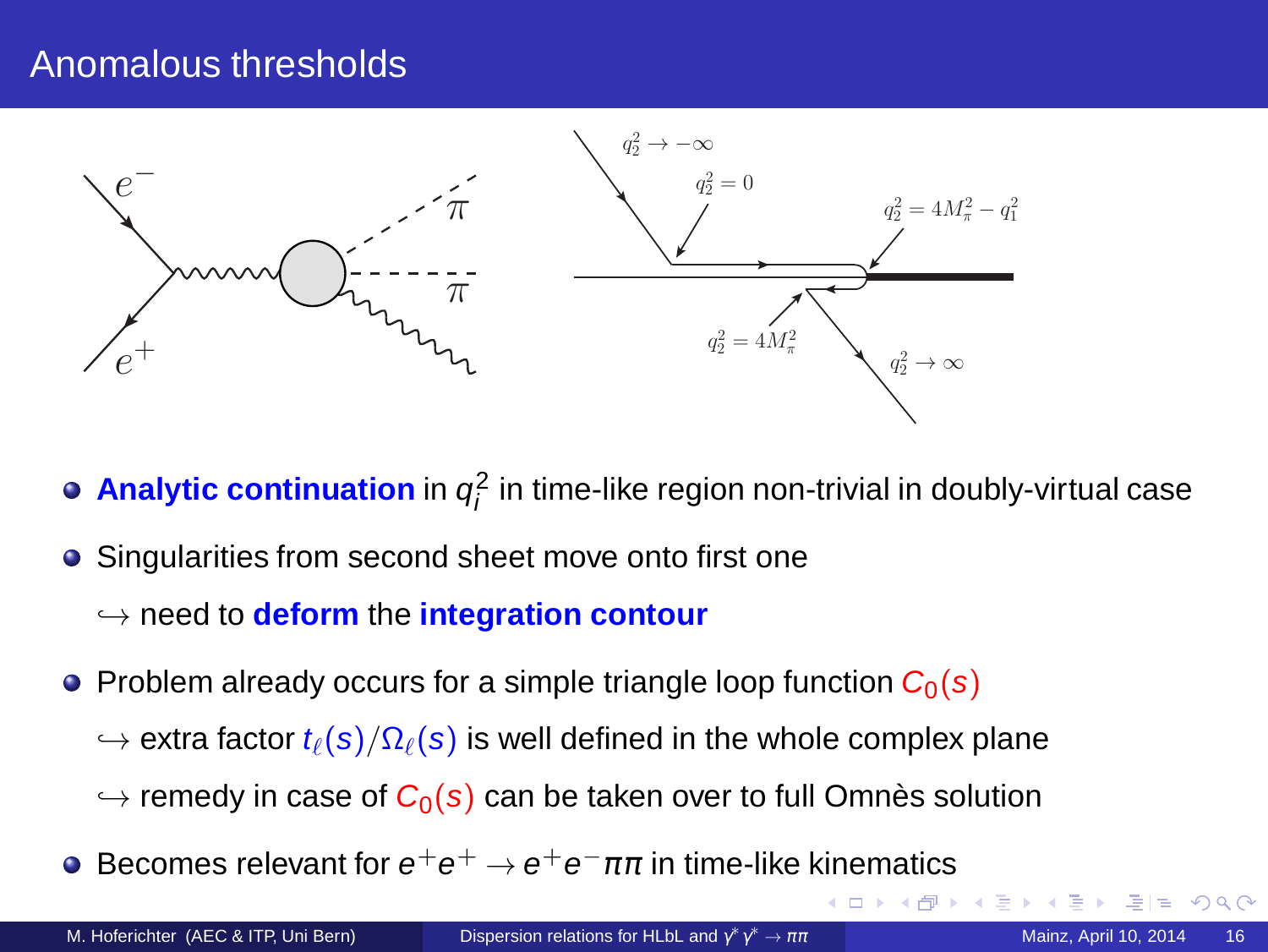# Numerical check of anomalous thresholds



• Comparison for  $s = 5$ ,  $M_{\pi} = 1$ 

 $\hookrightarrow$  **Dispersive reconstruction** of  $C_0(s)$  works!

4日)

 $2Q$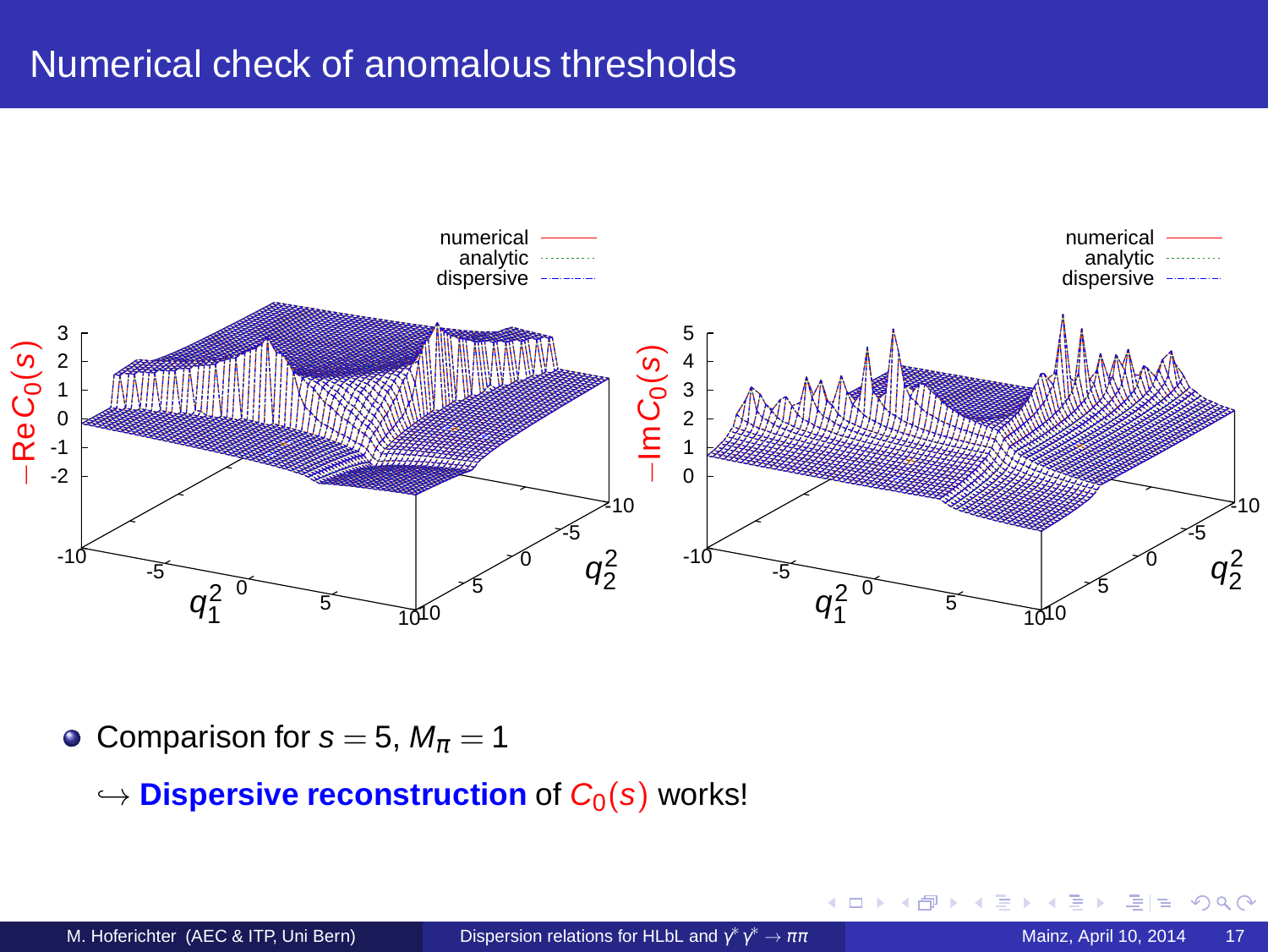# Numerical check of anomalous thresholds



• Ignore anomalous piece

֒→ Substantial deviations for **large virtualities**!

4日)

つへへ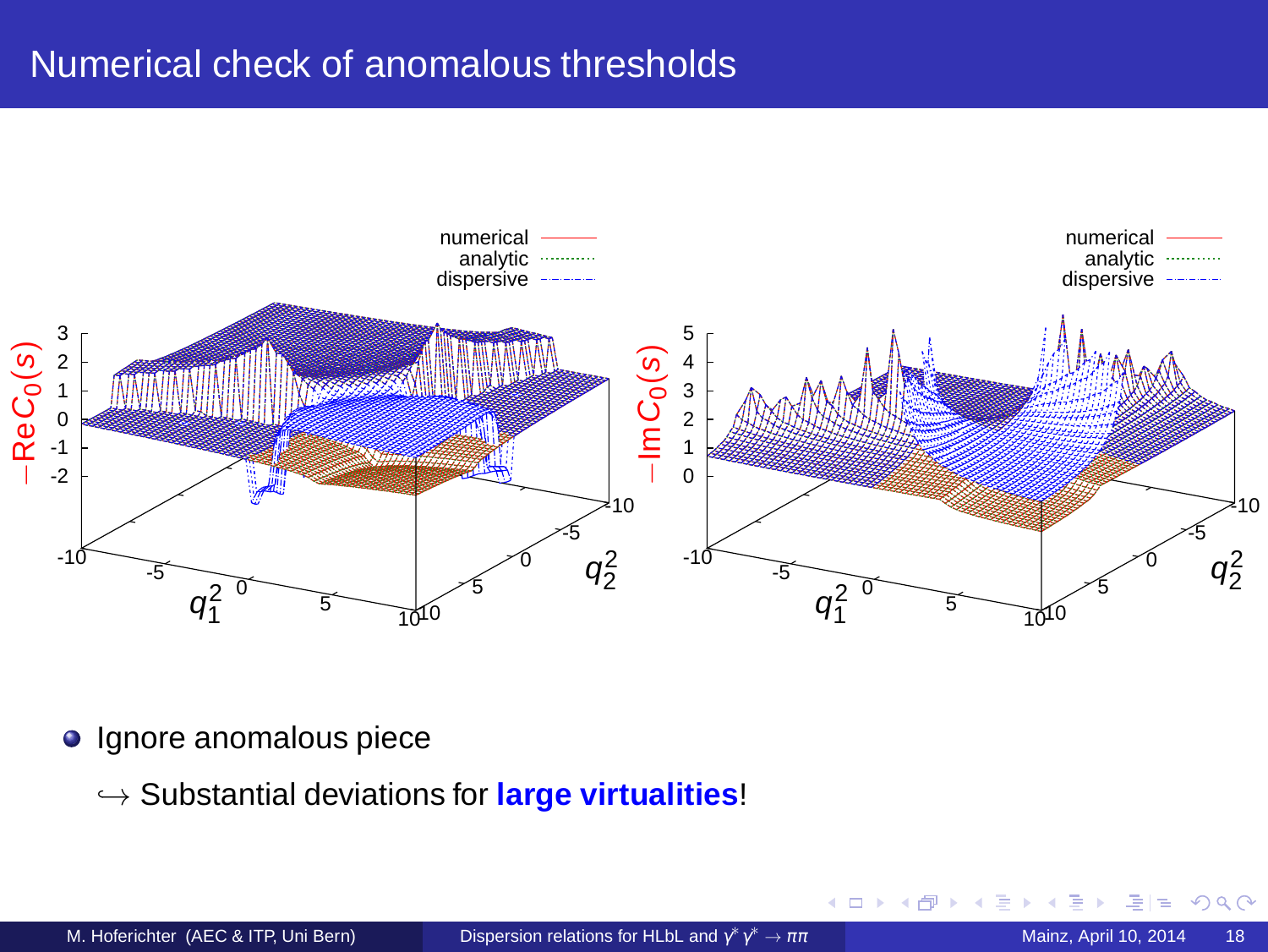# Experimental input: summary



- (Transition) Form factors to fix **left-hand cut**
- $e^+e^-\rightarrow e^+e^-\pi\pi$  singly-virtual /  $e^+e^-\rightarrow\pi\pi\gamma$  + ChPT + pion polarizabilities to fix **subtraction constants**

M. Hoferichter (AEC & ITP, Uni Bern) [Dispersion relations for HLbL and](#page-0-0)  $\gamma^*\gamma$ 

 $E|E \cap Q$ 

ぼう メモト

**← ロ ▶ → 伊**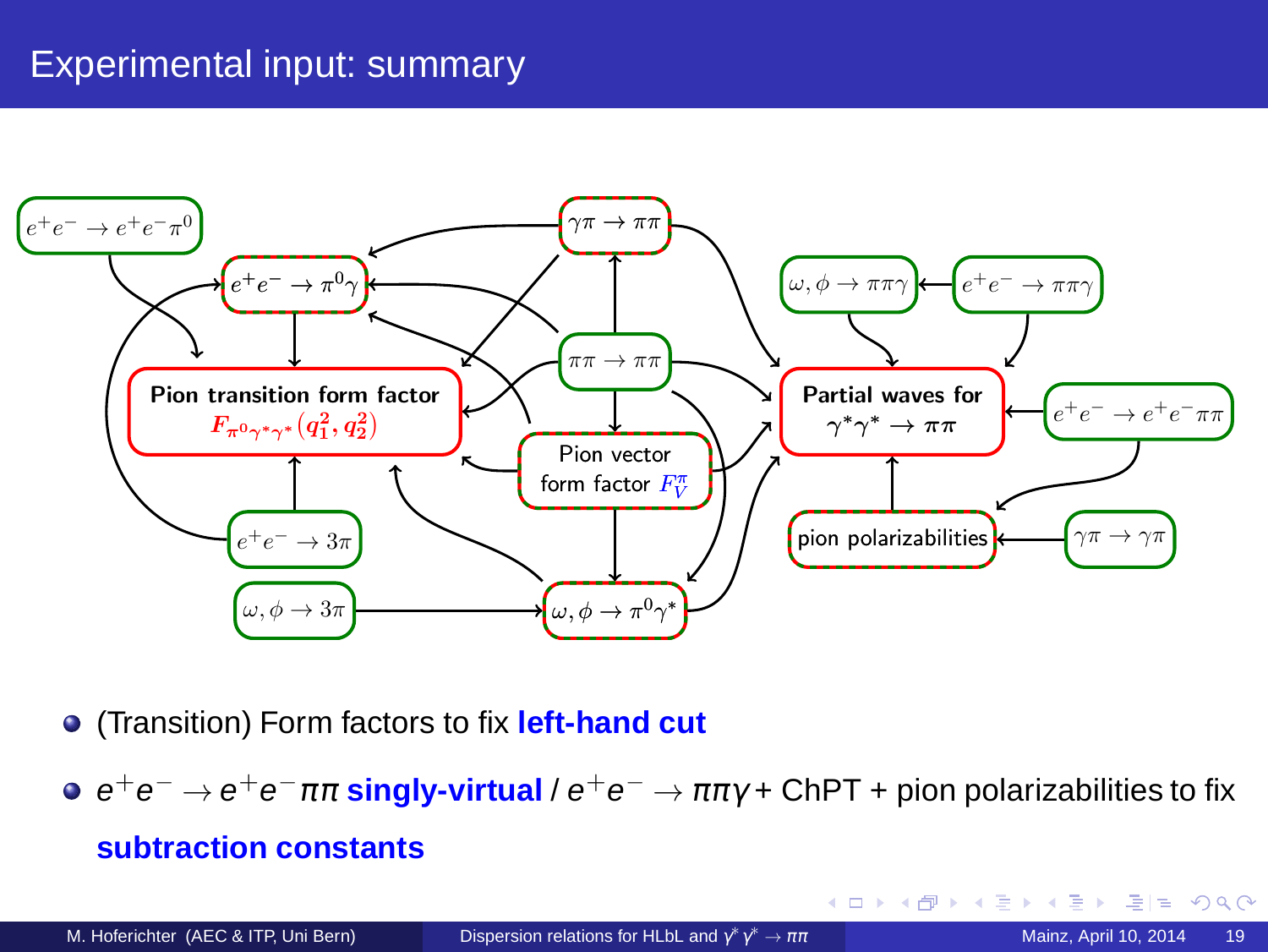- **Road map** towards a representation for HLbL scattering **connected to data** as closely as possible
	- **Pion pole**: pion transition form factor
	- $\pi\pi$  **intermediate states:** helicity partial waves for  $\gamma^*\gamma^* \to \pi\pi$
- **Roy–Steiner equations** for  $\gamma^*\gamma^* \to \pi\pi$ 
	- **Left-hand cut:** (transition) form factors,  $\gamma^* \to 3\pi$
	- **Subtraction constants**: chiral constraints, pion polarizabilities, **singly-virtual data** already help a lot!
	- **Anomalous thresholds** for time-like  $e^+e^- \rightarrow e^+e^-\pi\pi$

<span id="page-24-0"></span> $E \cap Q$ 

**← ロ ▶ → 伊**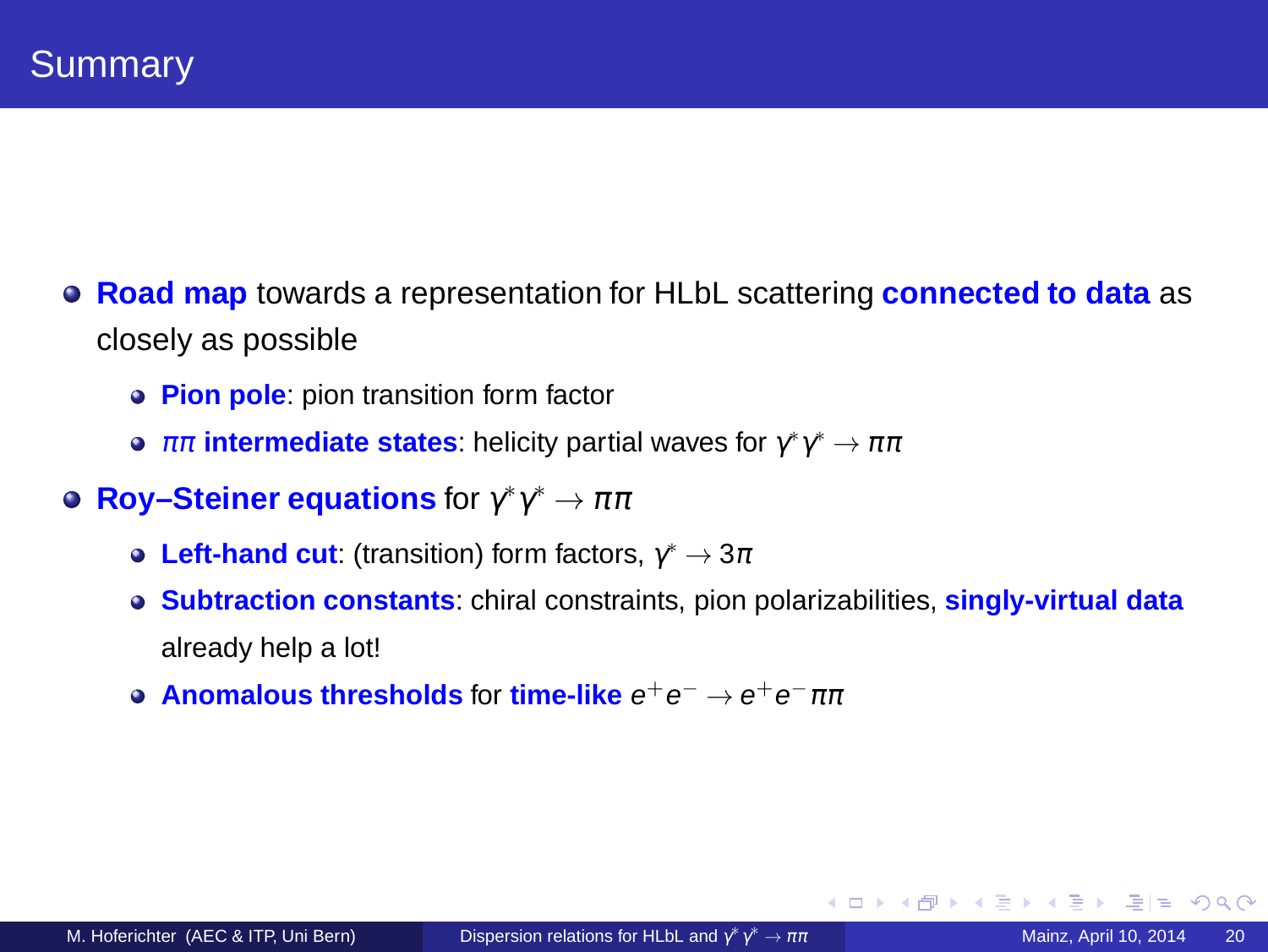- **Left-hand cut** approximated by **pion pole** + **resonances**
- **Unitarity** for  $\gamma^* \gamma^* \to \pi \pi$  system: Watson's theorem





→ solution in terms of **Omnès function**, e.g. for pion pole only

$$
f_0(s; q_1^2, q_2^2) = \frac{\Omega_0(s)}{\pi} \int_{4M_R^2}^{\infty} ds' \frac{N_0(s'; q_1^2, q_2^2) \sin \delta_0(s')}{(s'-s)|\Omega_0(s')|} \qquad N_0(s; q_1^2, q_2^2) = \frac{2L}{\sigma_s \sqrt{\lambda(s, q_1^2, q_2^2)}}
$$
  
\n
$$
L = \log \frac{s - q_1^2 - q_2^2 + \sigma_s \sqrt{\lambda(s, q_1^2, q_2^2)}}{s - q_1^2 - q_2^2 - \sigma_s \sqrt{\lambda(s, q_1^2, q_2^2)}} \qquad \lambda(x, y, z) = x^2 + y^2 + z^2 - 2(xy + xz + yz)
$$

4 0 8

**Analytic continuation** in  $q_i^2$ ?

<span id="page-25-0"></span>つひへ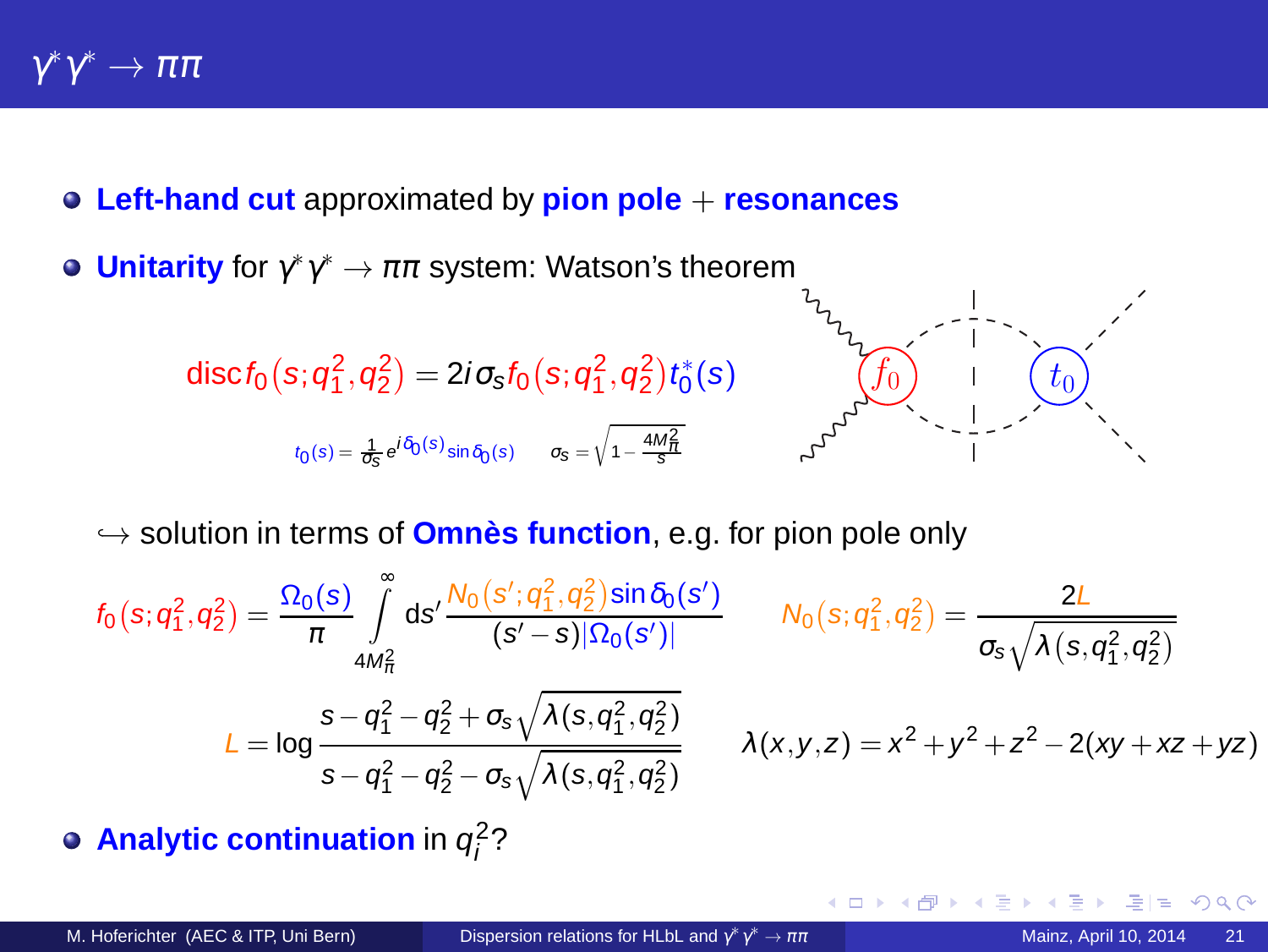$$
L = \text{log} \, \tfrac{s - q_1^2 - q_2^2 + \sigma_s \sqrt{\lambda(s, q_1^2, q_2^2)}}{s - q_1^2 - q_2^2 - \sigma_s \sqrt{\lambda(s, q_1^2, q_2^2)}} \stackrel{q_2^2 \rightarrow 0}{\longrightarrow} \pm \text{log} \, \tfrac{1 + \sigma_s}{1 - \sigma_s}
$$

Singularities of the log: **anomalous thresholds**

$$
s_{\pm}=q_{1}^{2}+q_{2}^{2}-\frac{q_{1}^{2}q_{2}^{2}}{2M_{\pi}^{2}}\pm\frac{1}{2M_{\pi}^{2}}\sqrt{q_{1}^{2}\big(q_{1}^{2}-4M_{\pi}^{2}\big)q_{2}^{2}\big(q_{2}^{2}-4M_{\pi}^{2}\big)}
$$

 $\hookrightarrow$  usual Omnès derivation breaks down

**Idea: consider first the scalar loop function** 

$$
C_0(s) \equiv C_0 \left( (q_1 + q_2)^2; q_1^2, q_2^2 \right) = \frac{1}{i\pi^2} \int \frac{d^4 k}{\left( k^2 - M_{\pi}^2 \right) \left( (k + q_1)^2 - M_{\pi}^2 \right) \left( (k - q_2)^2 - M_{\pi}^2 \right)}
$$
  
disc  $C_0(s) = -\frac{2\pi i}{\sqrt{\lambda(s, q_1^2, q_2^2)}} L = -\pi i \sigma_s N_0 \left( s; q_1^2, q_2^2 \right)$ 

4日)

 $\Omega$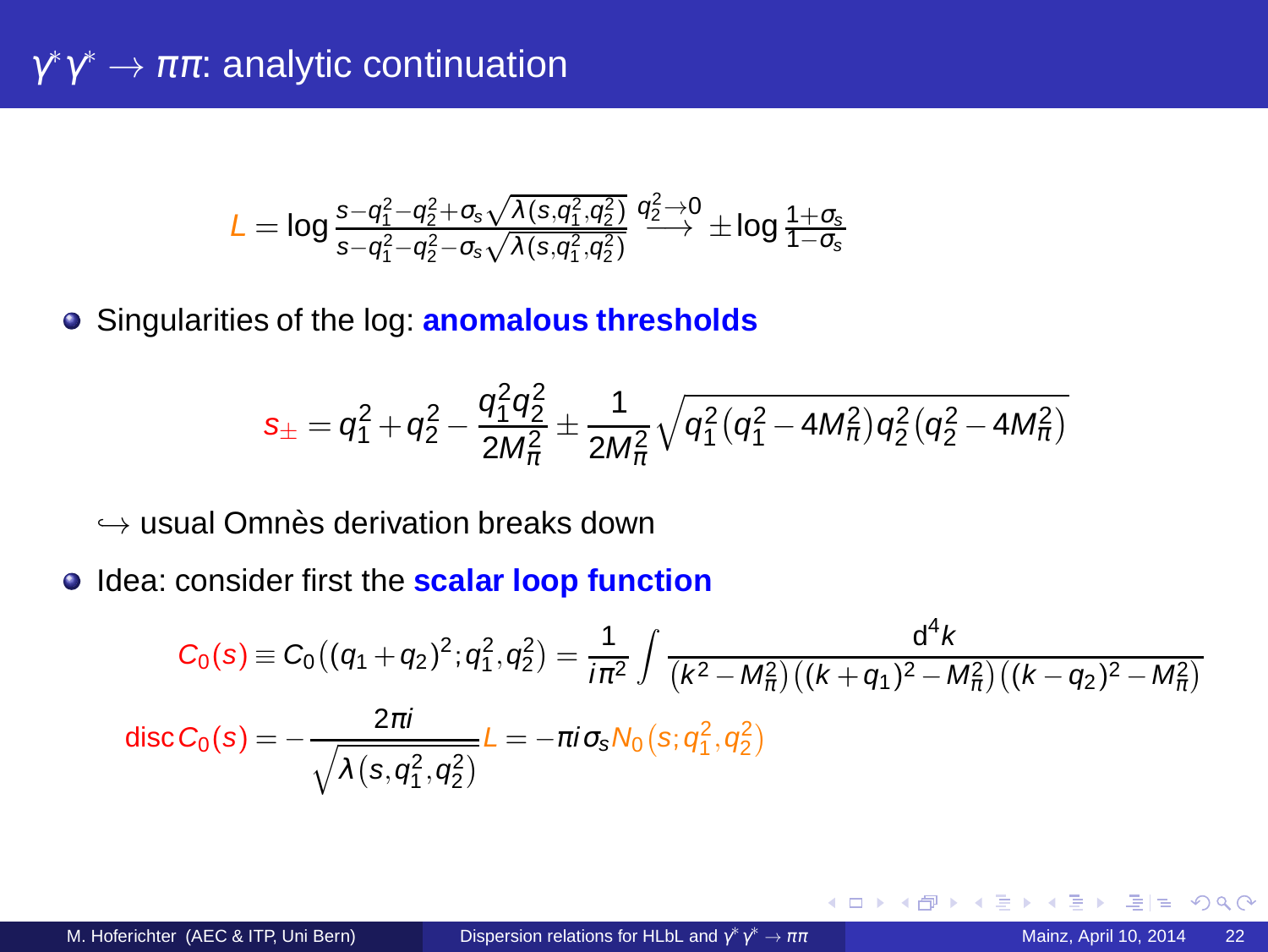$\gamma^*\gamma^*\to\pi\pi$ : anomalous thresholds

$$
s_+ = q_1^2 + q_2^2 - \frac{q_1^2 q_2^2}{2 M_\pi^2} + \frac{1}{2 M_\pi^2} \sqrt{q_1^2 (q_1^2 - 4 M_\pi^2) q_2^2 (q_2^2 - 4 M_\pi^2)}
$$

- **Anomalous threshold** usually on the **second sheet**
- Trajectory of  $s_+(q_2^2)$  for  $0 \leq q_1^2 \leq 4 M_\pi^2$

 $\hookrightarrow$  moves through unitarity cut onto first sheet



4日 8

つへへ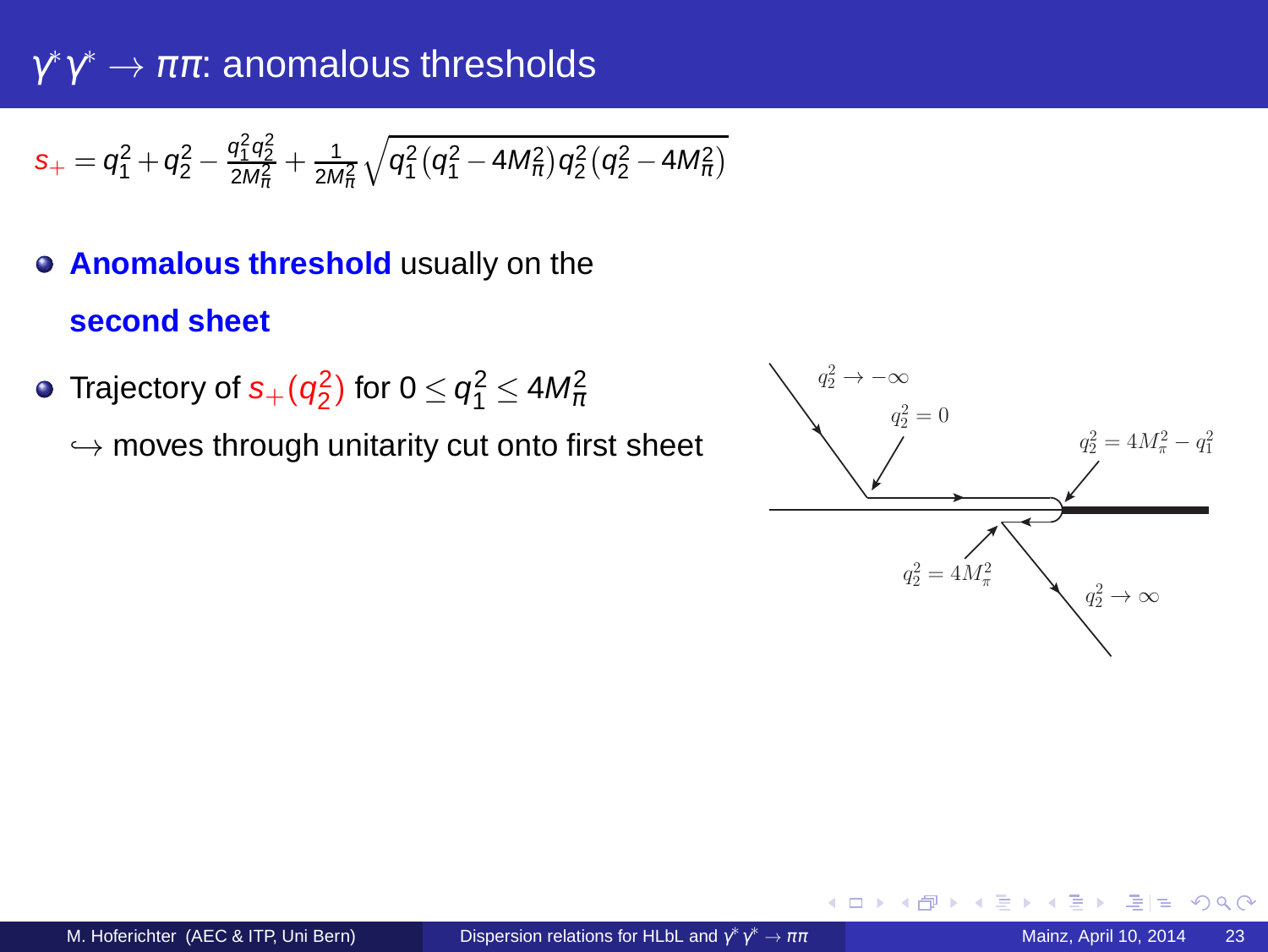$\gamma^*\gamma^*\to\pi\pi$ : anomalous thresholds

$$
s_+ = q_1^2 + q_2^2 - \frac{q_1^2 q_2^2}{2 M_\pi^2} + \frac{1}{2 M_\pi^2} \sqrt{q_1^2 (q_1^2 - 4 M_\pi^2) q_2^2 (q_2^2 - 4 M_\pi^2)}
$$

- **Anomalous threshold** usually on the **second sheet**
- Trajectory of  $s_+(q_2^2)$  for  $0 \leq q_1^2 \leq 4 M_\pi^2$  $\hookrightarrow$  moves through unitarity cut onto first sheet
- Need to deform the contour

$$
C_0(s) = \frac{1}{2\pi i} \int_{4M_{\pi}^2}^{\infty} ds' \frac{\operatorname{disc} C_0(s')}{s' - s}
$$
  
+  $\theta (q_1^2 + q_2^2 - 4M_{\pi}^2) \frac{1}{2\pi i} \int_{0}^{1} dx \frac{\partial s_x}{\partial x} \frac{\operatorname{disc}_{an} C_0(s_x)}{s_x - s}$   
 $s_x = x4M_{\pi}^2 + (1 - x)s_+$   $\operatorname{disc}_{an} C_0(s) = \frac{4\pi^2}{\sqrt{\lambda(s, q_1^2, q_2^2)}}$ 



 $2Q$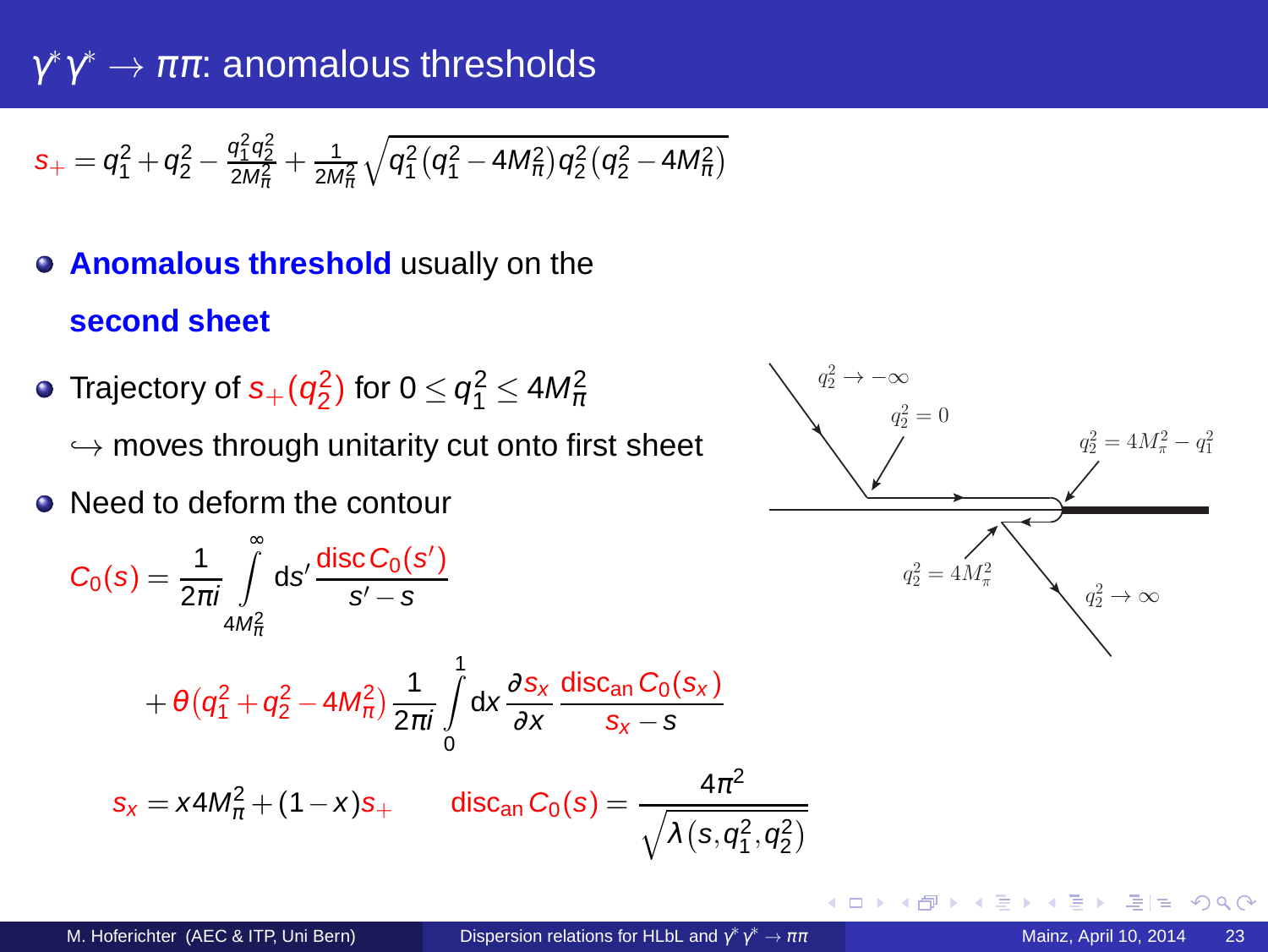$\gamma^*\gamma^*\to\pi\pi$ : back to the Omnès representation

$$
f_0\big(s;q_1^2,q_2^2\big)=\tfrac{\Omega_0(s)}{\pi}\smallint\limits_{4M_\pi^2}^\infty ds'\tfrac{N_0(s';q_1^2,q_2^2)sin\delta_0(s')}{(s'-s)|\Omega_0(s')|}
$$

• Integrand similar to the scalar-loop example

| $N_0(s; q_1^2, q_2^2)$ sin $\delta_0(s)$ | disc $C_0(s)$ sin $\delta_0(s)$ |                                  | disc $C_0(s)$ $t_0(s)$     |  |
|------------------------------------------|---------------------------------|----------------------------------|----------------------------|--|
| $ \Omega_0(s) $                          |                                 | $\pi i \sigma_s$ $ \Omega_0(s) $ | $\pi i \qquad \Omega_0(s)$ |  |

֒→ Additional factor **independent of q 2 i** and **well-defined in the whole s-plane**

4日)

 $Q$  $Q$